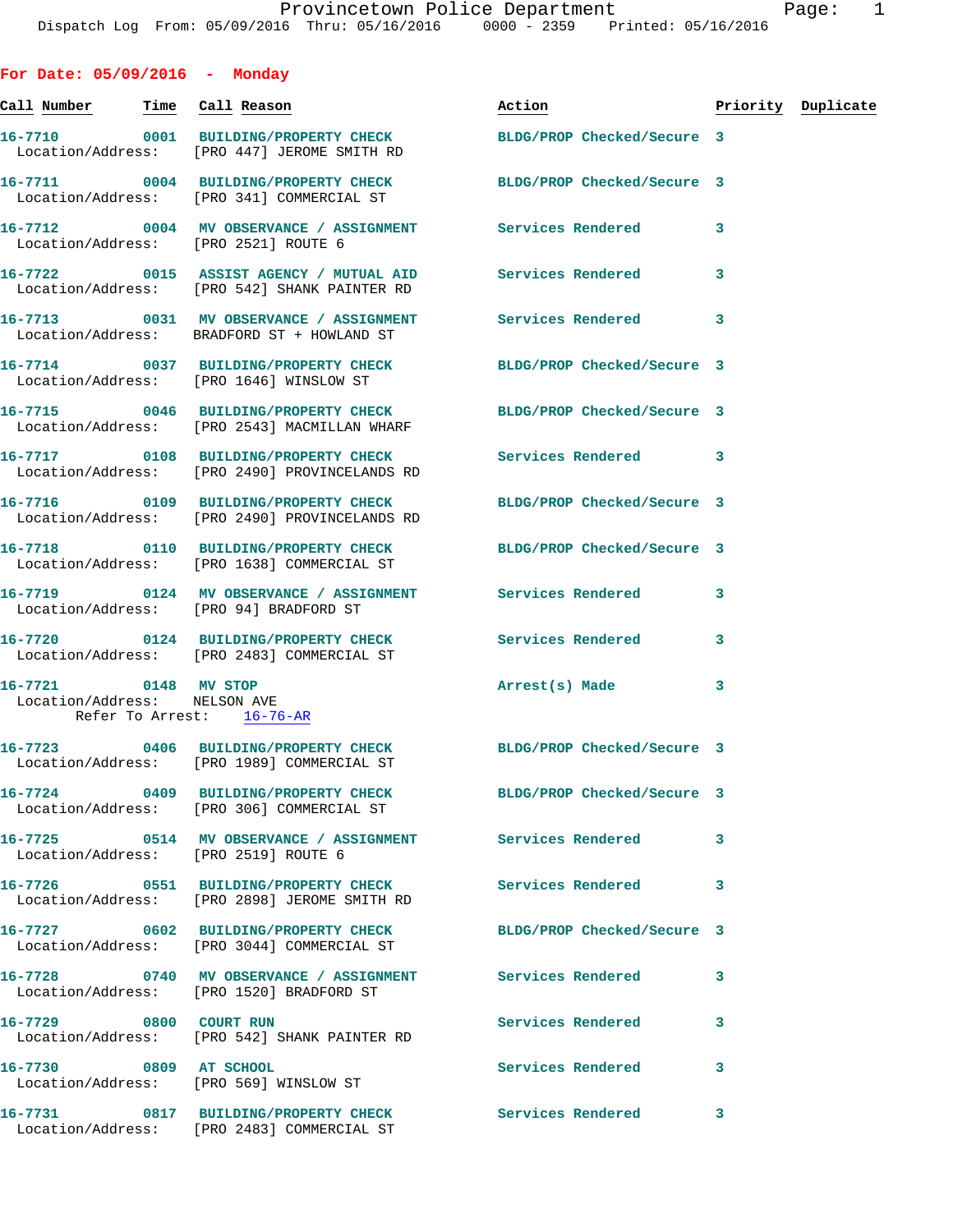|                                                                     | 16-7732 0851 MV OBSERVANCE / ASSIGNMENT Services Rendered<br>Location/Address: HIGH POLE HL + BRADFORD ST     |                            | 3                        |
|---------------------------------------------------------------------|---------------------------------------------------------------------------------------------------------------|----------------------------|--------------------------|
| 16-7733 0902 TTY TEST CALL                                          | Location/Address: [PRO 542] SHANK PAINTER RD                                                                  | Services Rendered          | $\mathbf{1}$             |
|                                                                     | 16-7734 0919 BUILDING/PROPERTY CHECK<br>Location/Address: [PRO 2977] COMMERCIAL ST                            | <b>Services Rendered</b>   | 3                        |
| Location/Address: [PRO 3440] ROUTE 6                                | 16-7736 1047 MV OBSERVANCE / ASSIGNMENT                                                                       | Citation/Warning Issued 3  |                          |
| 16-7737 1106 MV STOP                                                | Location/Address: CONWELL ST + ROUTE 6                                                                        | <b>VERBAL WARNING</b>      | 3                        |
|                                                                     | 16-7738 1256 PARK, WALK & TALK<br>Location/Address: [PRO 105] COMMERCIAL ST                                   | Services Rendered          | 2                        |
| 16-7739 1306 THREATS                                                | Location/Address: [PRO 2136] COMMERCIAL ST                                                                    | Services Rendered          | $\overline{a}$           |
| 16-7740 1340 LOST WALLET                                            | Location/Address: [PRO 542] SHANK PAINTER RD                                                                  | Services Rendered          | 3                        |
| 16-7741 1453 SCHOOL                                                 | Location/Address: [PRO 569] WINSLOW ST                                                                        | Services Rendered          | 3                        |
|                                                                     | 16-7743 1531 BUILDING/PROPERTY CHECK<br>Location/Address: [PRO 526] RYDER ST EXT                              | <b>Services Rendered</b>   | 3                        |
|                                                                     | 16-7745 1546 MV OBSERVANCE / ASSIGNMENT<br>Location/Address: [PRO 525] COMMERCIAL ST                          | Services Rendered 3        |                          |
|                                                                     | 16-7744 1549 BUILDING/PROPERTY CHECK<br>Location/Address: [PRO 3033] COMMERCIAL ST                            | BLDG/PROP Checked/Secure 3 |                          |
|                                                                     | 16-7746 1622 PARK, WALK & TALK<br>Location/Address: [PRO 433] RYDER ST EXT                                    | Services Rendered          | $\mathbf{2}$             |
|                                                                     | 16-7747 1640 ASSIST CITIZEN<br>Location/Address: [PRO 542] SHANK PAINTER RD                                   | SPOKEN TO                  | 3                        |
|                                                                     | 16-7748 1642 LOST PRESCRIPTION GLASSES<br>Location/Address: [PRO 542] SHANK PAINTER RD                        | <b>Services Rendered</b>   | 3                        |
| Location/Address: [PRO 521] ROUTE 6                                 |                                                                                                               | Services Rendered          | 3                        |
| 16-7749                                                             | 1702 BUILDING/PROPERTY CHECK<br>Location/Address: [PRO 444] HIGH POLE HILL                                    | BLDG/PROP Checked/Secure 3 |                          |
| 16-7751 1713 WELLNESS CHECK<br>Location/Address: [PRO 2102] SNOW ST |                                                                                                               | Services Rendered          | 3                        |
|                                                                     | 16-7752 1801 BUILDING/PROPERTY CHECK<br>Location/Address: [PRO 3430] COMMERCIAL ST                            | <b>Services Rendered</b>   | $\overline{\phantom{a}}$ |
| Location/Address: [PRO 16] BRADFORD ST                              | 16-7753 1833 BUILDING/PROPERTY CHECK                                                                          | BLDG/PROP Checked/Secure 3 |                          |
|                                                                     | 16-7755 1903 BUILDING/PROPERTY CHECK BLDG/PROP Checked/Secure 3<br>Location/Address: [PRO 1638] COMMERCIAL ST |                            |                          |
| Location/Address: ROUTE 6 + SNAIL RD                                | 16-7756 1917 MV OBSERVANCE / ASSIGNMENT Services Rendered                                                     |                            | 3                        |
| 16-7757 1922 MV STOP                                                | Location/Address: [PRO 539] SHANK PAINTER RD                                                                  | <b>VERBAL WARNING</b>      | 3                        |
| 16-7758<br><b>1944 MV STOP</b>                                      |                                                                                                               | <b>VERBAL WARNING</b>      | 3                        |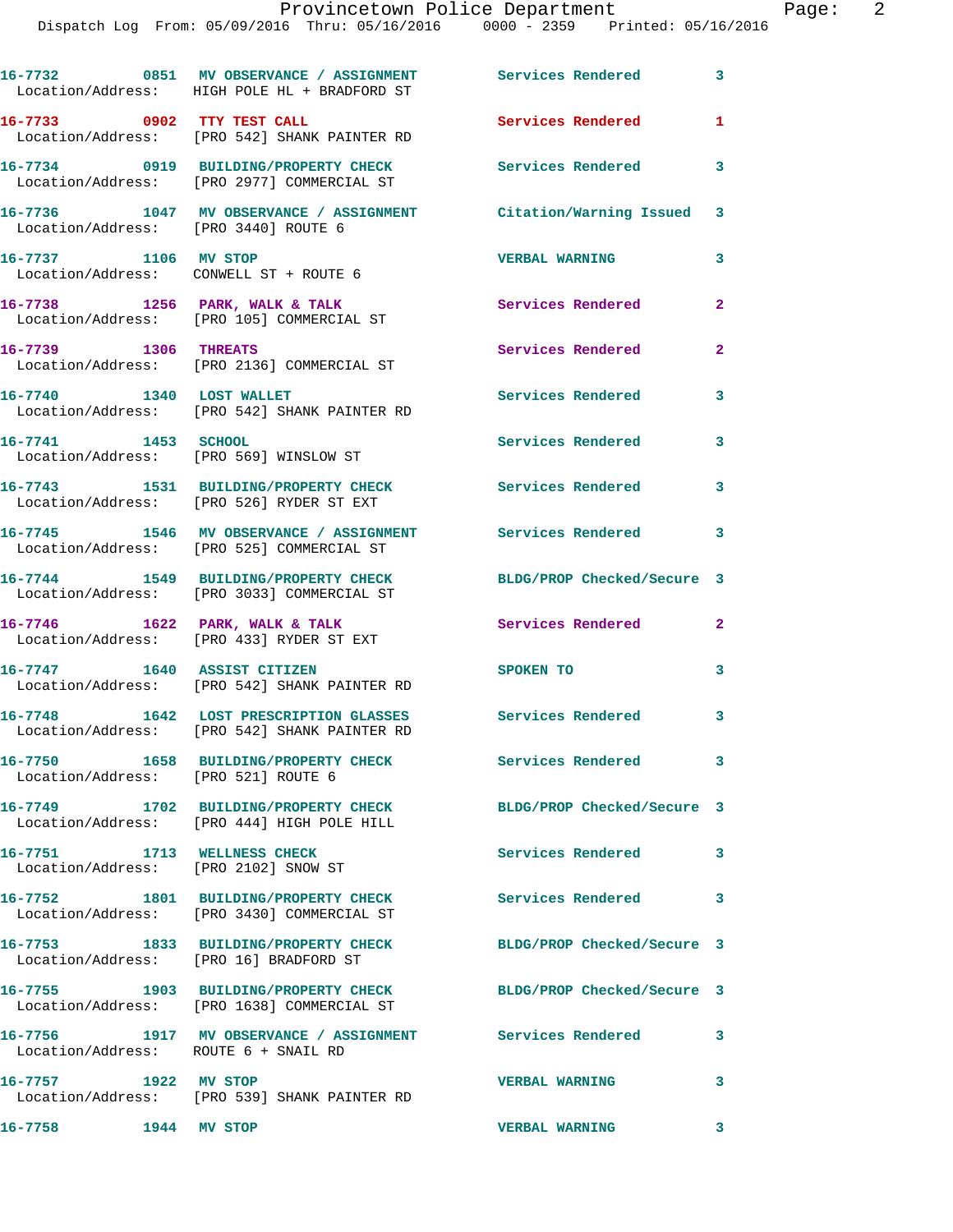|                                        | Provincetown Police Department<br>Dispatch Log From: 05/09/2016 Thru: 05/16/2016 0000 - 2359 Printed: 05/16/2016            |                     |              | Page: 3 |  |
|----------------------------------------|-----------------------------------------------------------------------------------------------------------------------------|---------------------|--------------|---------|--|
|                                        | Location/Address: [PRO 413] CONWELL ST                                                                                      |                     |              |         |  |
|                                        | 16-7759 1956 WELLNESS CHECK<br>Location/Address: [PRO 1346] COMMERCIAL ST                                                   | Services Rendered 3 |              |         |  |
|                                        | 16-7761 2022 MEDICAL EMERGENCY PATIENT REFUSAL<br>Location/Address: [PRO 542] SHANK PAINTER RD                              |                     | $\mathbf{1}$ |         |  |
|                                        | 16-7763 2026 PARK, WALK & TALK 2008 Services Rendered<br>Location/Address: [PRO 539] SHANK PAINTER RD                       |                     | $\mathbf{2}$ |         |  |
| 16-7762 2028 BAR CHECK                 | Location/Address: [PRO 1992] COMMERCIAL ST                                                                                  | Services Rendered 2 |              |         |  |
|                                        | 16-7764 2045 BUILDING/PROPERTY CHECK BLDG/PROP Checked/Secure 3<br>Location/Address: [PRO 182] COMMERCIAL ST                |                     |              |         |  |
|                                        | 16-7765 2049 BUILDING/PROPERTY CHECK BLDG/PROP Checked/Secure 3<br>Location/Address: [PRO 2540] RACE POINT RD               |                     |              |         |  |
|                                        | 16-7766 2114 BUILDING/PROPERTY CHECK BLDG/PROP Checked/Secure 3<br>Location/Address: [PRO 99] COMMERCIAL ST                 |                     |              |         |  |
| Location/Address: [PRO 3287] ROUTE 6   | 16-7767 2208 BUILDING/PROPERTY CHECK BLDG/PROP Checked/Secure 3                                                             |                     |              |         |  |
|                                        | 16-7768 2253 LOBBY TRAFFIC<br>Location/Address: [PRO 542] SHANK PAINTER RD                                                  | Services Rendered 3 |              | 22      |  |
| Location/Address: [PRO 557] TREMONT ST | 16-7769 2325 DISTURBANCE                                                                                                    | Could Not Locate 1  |              |         |  |
| For Date: $05/10/2016$ - Tuesday       |                                                                                                                             |                     |              |         |  |
|                                        | 16-7771 0010 BY-LAW VIOLATION.<br>Location/Address: [PRO 527] RYDER ST EXT                                                  | SPOKEN TO           | $\mathbf{2}$ |         |  |
|                                        | 16-7772 0018 BY-LAW/DOORS OPEN Services Rendered 2<br>Location/Address: [PRO 3443] COMMERCIAL ST                            |                     |              |         |  |
|                                        | 16-7773       0019  BUILDING/PROPERTY CHECK        BLDG/PROP Checked/Secure 3<br>Location/Address: [PRO 3609] COMMERCIAL ST |                     |              |         |  |
| Location/Address: [PRO 58] BRADFORD ST | 16-7774 0023 MV OBSERVANCE / ASSIGNMENT Services Rendered                                                                   |                     | 3            |         |  |
| Location/Address: [PRO 3440] ROUTE 6   | 16-7775 0036 MV OBSERVANCE / ASSIGNMENT Services Rendered 3                                                                 |                     |              |         |  |
| Location/Address: [PRO 2518] ROUTE 6   | 16-7777 0138 MV OBSERVANCE / ASSIGNMENT Services Rendered                                                                   |                     | 3            |         |  |
|                                        | 16-7776 0139 BUILDING/PROPERTY CHECK BLDG/PROP Checked/Secure 3<br>Location/Address: [PRO 530] SHANK PAINTER RD             |                     |              |         |  |
|                                        | 16-7778 0146 BUILDING/PROPERTY CHECK BLDG/PROP Checked/Secure 3<br>Location/Address: [PRO 105] COMMERCIAL ST                |                     |              |         |  |
|                                        | 16-7779 0201 MV OBSERVANCE / ASSIGNMENT Services Rendered 3<br>Location/Address: BRADFORD ST + HOWLAND ST                   |                     |              |         |  |
|                                        | 16-7780 0218 BUILDING/PROPERTY CHECK BLDG/PROP Checked/Secure 3<br>Location/Address: [PRO 519] RACE POINT RD                |                     |              |         |  |
|                                        | 16-7781 0234 MV OBSERVANCE / ASSIGNMENT Services Rendered<br>Location/Address: BRADFORD ST + RYDER ST                       |                     | 3            |         |  |
| 16-7782 0243 MV LIGHTS ON              | Location/Address: [PRO 3998] BRADFORD ST                                                                                    | Services Rendered 2 |              |         |  |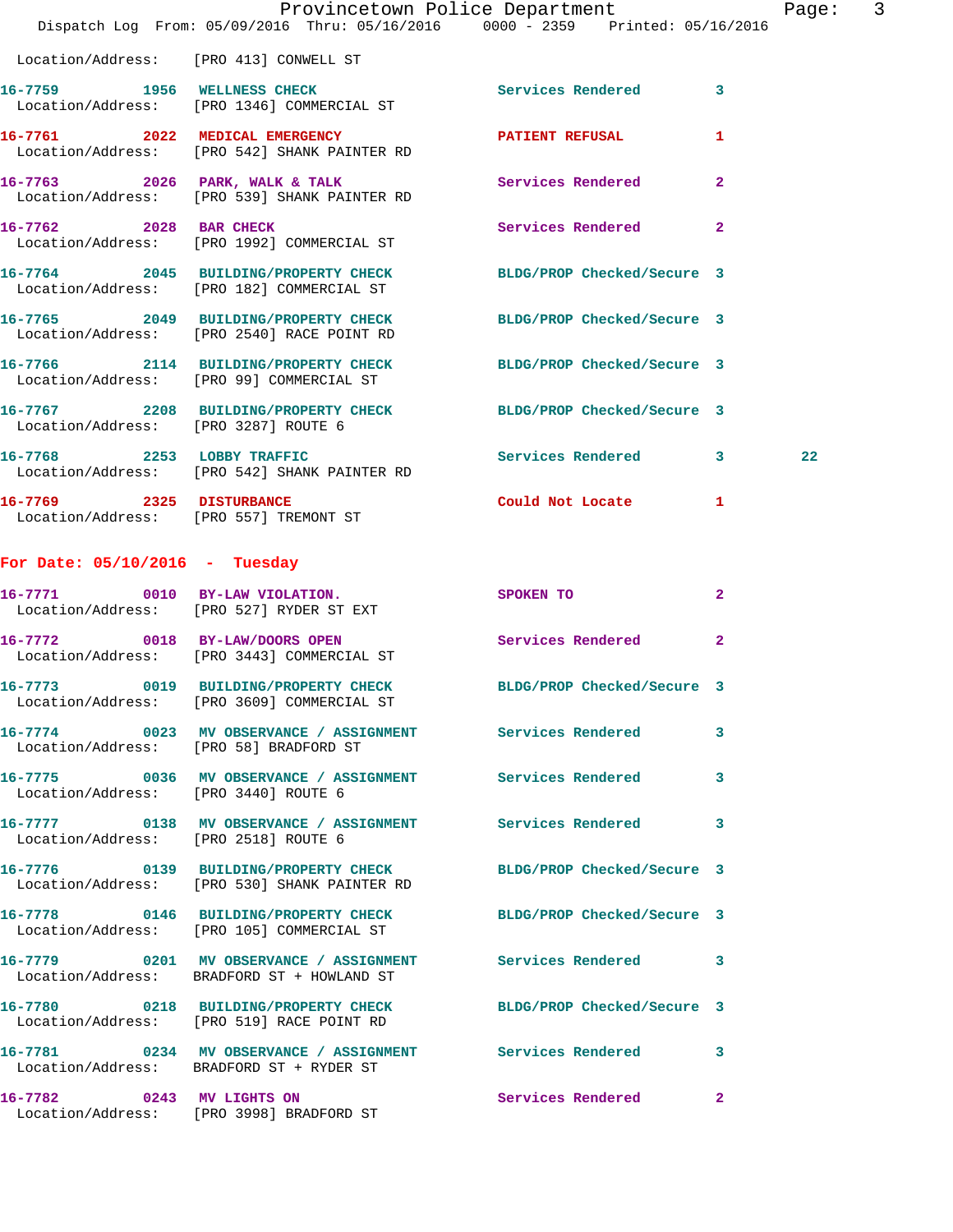|                                        | Provincetown Police Department<br>Dispatch Log From: 05/09/2016 Thru: 05/16/2016 0000 - 2359 Printed: 05/16/2016 |                            |                |
|----------------------------------------|------------------------------------------------------------------------------------------------------------------|----------------------------|----------------|
|                                        |                                                                                                                  |                            |                |
|                                        | 16-7783 0303 BUILDING/PROPERTY CHECK BLDG/PROP Checked/Secure 3<br>Location/Address: [PRO 182] COMMERCIAL ST     |                            |                |
|                                        | 16-7784 0504 FALL/LIFT ASSIST<br>Location/Address: [PRO 3222] ALDEN ST                                           | Services Rendered          | 1              |
|                                        | 16-7785 0510 BUILDING/PROPERTY CHECK<br>Location/Address: [PRO 1638] COMMERCIAL ST                               | BLDG/PROP Checked/Secure 3 |                |
| Location/Address: [PRO 16] BRADFORD ST | 16-7787 0517 BUILDING/PROPERTY CHECK BLDG/PROP Checked/Secure 3                                                  |                            |                |
|                                        | 16-7786 0518 TTY TEST CALL<br>Location/Address: [PRO 542] SHANK PAINTER RD                                       | Services Rendered          | 1              |
| Location/Address: ROUTE 6 + HOWLAND ST | 16-7788 0527 MV OBSERVANCE / ASSIGNMENT Services Rendered                                                        |                            | 3              |
|                                        | 16-7789 0546 BUILDING/PROPERTY CHECK<br>Location/Address: [PRO 447] JEROME SMITH RD                              | BLDG/PROP Checked/Secure 3 |                |
| Refer To Summons: 16-77-AR             | 16-7790 0603 TOW/INSURANCE<br>Location/Address: [PRO 1010] NELSON AVE                                            | <b>Vehicle Towed</b>       | 3              |
| Location/Address: [PRO 3440] ROUTE 6   | 16-7791 0731 MV OBSERVANCE / ASSIGNMENT Services Rendered                                                        |                            | 3              |
|                                        | 16-7792 0802 BUILDING/PROPERTY CHECK<br>Location/Address: [PRO 2977] COMMERCIAL ST                               | BLDG/PROP Checked/Secure 3 |                |
| 16-7793 0809 AT SCHOOL                 | Location/Address: [PRO 569] WINSLOW ST                                                                           | Services Rendered          | 3              |
|                                        | 16-7794 0811 ESCORT REQUEST<br>Location/Address: [PRO 557] TREMONT ST                                            | Services Rendered          | 3              |
|                                        | 16-7795 0827 BUILDING/PROPERTY CHECK Services Rendered<br>Location/Address: [PRO 3430] COMMERCIAL ST             |                            | 3              |
| Location/Address: [PRO 58] BRADFORD ST | 16-7796 6832 MV OBSERVANCE / ASSIGNMENT Services Rendered                                                        |                            | 3              |
| Location/Address: [PRO 3287] ROUTE 6   | 16-7797 0842 BUILDING/PROPERTY CHECK BLDG/PROP Checked/Secure 3                                                  |                            |                |
|                                        | 16-7798 0911 EVALUATION REQUEST<br>Location/Address: [PRO 3990] RACE POINT RD                                    | Services Rendered          | 1              |
| Location/Address: [PRO 571] ALDEN ST   | 16-7799 0918 BUILDING/PROPERTY CHECK                                                                             | BLDG/PROP Checked/Secure 3 |                |
|                                        | 16-7801 1111 BUILDING/PROPERTY CHECK<br>Location/Address: [PRO 2483] COMMERCIAL ST                               | BLDG/PROP Checked/Secure 3 |                |
| Location/Address: SHANK PAINTER RD     | 16-7802 1128 MV OBSERVANCE / ASSIGNMENT                                                                          | No Action Required         | 3              |
|                                        | 16-7803 1136 BUILDING/PROPERTY CHECK<br>Location/Address: [PRO 3317] CEMETERY RD                                 | BLDG/PROP Checked/Secure 3 |                |
|                                        | 16-7804 1136 BUILDING/PROPERTY CHECK<br>Location/Address: [PRO 3318] CEMETERY RD                                 | BLDG/PROP Checked/Secure 3 |                |
|                                        | 16-7805 1154 ASSIST CITIZEN<br>Location/Address: [PRO 3296] SHANK PAINTER RD                                     | Services Rendered          | 3              |
|                                        | 16-7807 1231 ANIMAL CALL/BABY BIRD<br>Location/Address: [PRO 3489] COMMERCIAL ST                                 | Services Rendered          | $\overline{a}$ |
|                                        | 16-7806 1235 MV STOP: 90/20, 89/9                                                                                | Citation/Warning Issued    | $\mathbf{3}$   |

Page: 4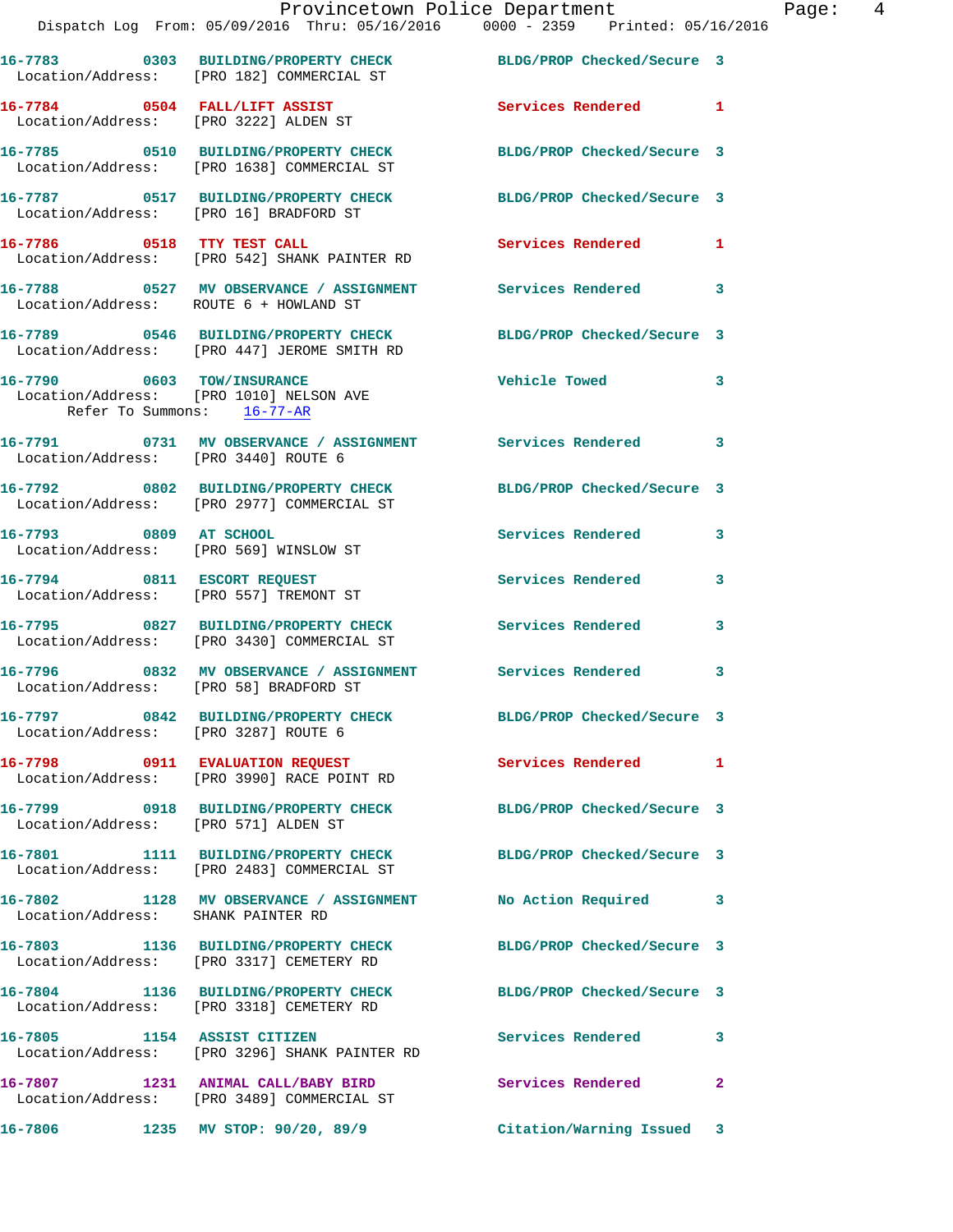|                                        | Dispatch Log From: 05/09/2016 Thru: 05/16/2016 0000 - 2359 Printed: 05/16/2016                                      | Provincetown Police Department |              | Page: 5 |  |
|----------------------------------------|---------------------------------------------------------------------------------------------------------------------|--------------------------------|--------------|---------|--|
|                                        | Location/Address: BRADFORD ST + KENDALL LN                                                                          |                                |              |         |  |
| Location/Address: ROUTE 6 + SNAIL RD   | 16-7808 1247 MV OBSERVANCE / ASSIGNMENT Services Rendered 3                                                         |                                |              |         |  |
|                                        | 16-7809 1248 TRAFFIC CONTROL/CONSTRUCTION Services Rendered<br>Location/Address: [PRO 527] RYDER ST EXT             |                                | 3            |         |  |
| Location/Address: ROUTE 6              | 16-7810 1252 MV STOP: 90/17 7 VERBAL WARNING                                                                        |                                | 3            |         |  |
| Location/Address: ROUTE 6              | 16-7811 1306 MV STOP: TOW/EXPIRED REG Services Rendered                                                             |                                | 3            |         |  |
|                                        | 16-7812 1338 MEDICAL EMERGENCY/POSS CODE 99 Transported to Hospital 1<br>Location/Address: [PRO 3619] COMMERCIAL ST |                                |              |         |  |
|                                        | 16-7813 1357 ANIMAL CALL<br>Location/Address: [PRO 1210] PEARL ST                                                   | Services Rendered 2            |              |         |  |
| Location/Address: [PRO 3222] ALDEN ST  | 16-7814 1425 MEDICAL EMERGENCY/FALL Services Rendered 1                                                             |                                |              |         |  |
|                                        | 16-7815 1433 LOST/FOUND PROPERTY<br>Location/Address: [PRO 484] MASONIC PL                                          | Services Rendered 3            |              |         |  |
|                                        | 16-7816 1456 PARK, WALK & TALK<br>Location/Address: [PRO 569] WINSLOW ST                                            | Services Rendered              | $\mathbf{2}$ |         |  |
| Location/Address: [PRO 3112] RACE RD   | 16-7817 1528 BUILDING/PROPERTY CHECK BLDG/PROP Checked/Secure 3                                                     |                                |              |         |  |
| Location/Address: [PRO 37] BRADFORD ST | 16-7818 1615 MV VS PEDESTRIAN                                                                                       | FOLLOW UP                      | 1            |         |  |
|                                        | 16-7819 1618 LOOSE DOG<br>Location/Address: [PRO 1803] SHANK PAINTER RD                                             | FOLLOW UP                      | $\mathbf{2}$ |         |  |
| 16-7820 1634 ASSIST CITIZEN            | Location/Address: [PRO 2490] PROVINCELANDS RD                                                                       | Taken/Referred to Other 3      |              |         |  |
|                                        | 16-7821 1710 ASSAULT/PAST OCCURRED<br>Location/Address: [PRO 542] SHANK PAINTER RD                                  | <b>SPOKEN TO</b>               | 1            |         |  |
|                                        | 16-7823 1820 BUILDING/PROPERTY CHECK BLDG/PROP Checked/Secure 3<br>Location/Address: [PRO 519] RACE POINT RD        |                                |              |         |  |
| Location/Address: BRADFORD ST          | 16-7824 1834 MV OBSERVANCE / ASSIGNMENT Services Rendered 3                                                         |                                |              |         |  |
| 16-7825 1849 TTY TEST CALL             | Location/Address: [PRO 542] SHANK PAINTER RD                                                                        | Services Rendered              | 1            |         |  |
|                                        | 16-7826 1853 MEDICAL EMERGENCY<br>Location/Address: [PRO 356] COMMERCIAL ST                                         | PATIENT REFUSAL 1              |              |         |  |
|                                        | 16-7827 1856 BUILDING/PROPERTY CHECK BLDG/PROP Checked/Secure 3<br>Location/Address: [PRO 3033] COMMERCIAL ST       |                                |              |         |  |
|                                        | 16-7828 1927 BUILDING/PROPERTY CHECK BLDG/PROP Checked/Secure 3<br>Location/Address: [PRO 2898] JEROME SMITH RD     |                                |              |         |  |
|                                        | 16-7829 2035 ASSIST AGENCY/PARKING<br>Location/Address: [PRO 221] COMMERCIAL ST                                     | Services Rendered 3            |              |         |  |
|                                        | 16-7830 2048 BUILDING/PROPERTY CHECK BLDG/PROP Checked/Secure 3<br>Location/Address: [PRO 182] COMMERCIAL ST        |                                |              |         |  |
| Location/Address: [PRO 3287] ROUTE 6   | 16-7831 2146 BUILDING/PROPERTY CHECK BLDG/PROP Checked/Secure 3                                                     |                                |              |         |  |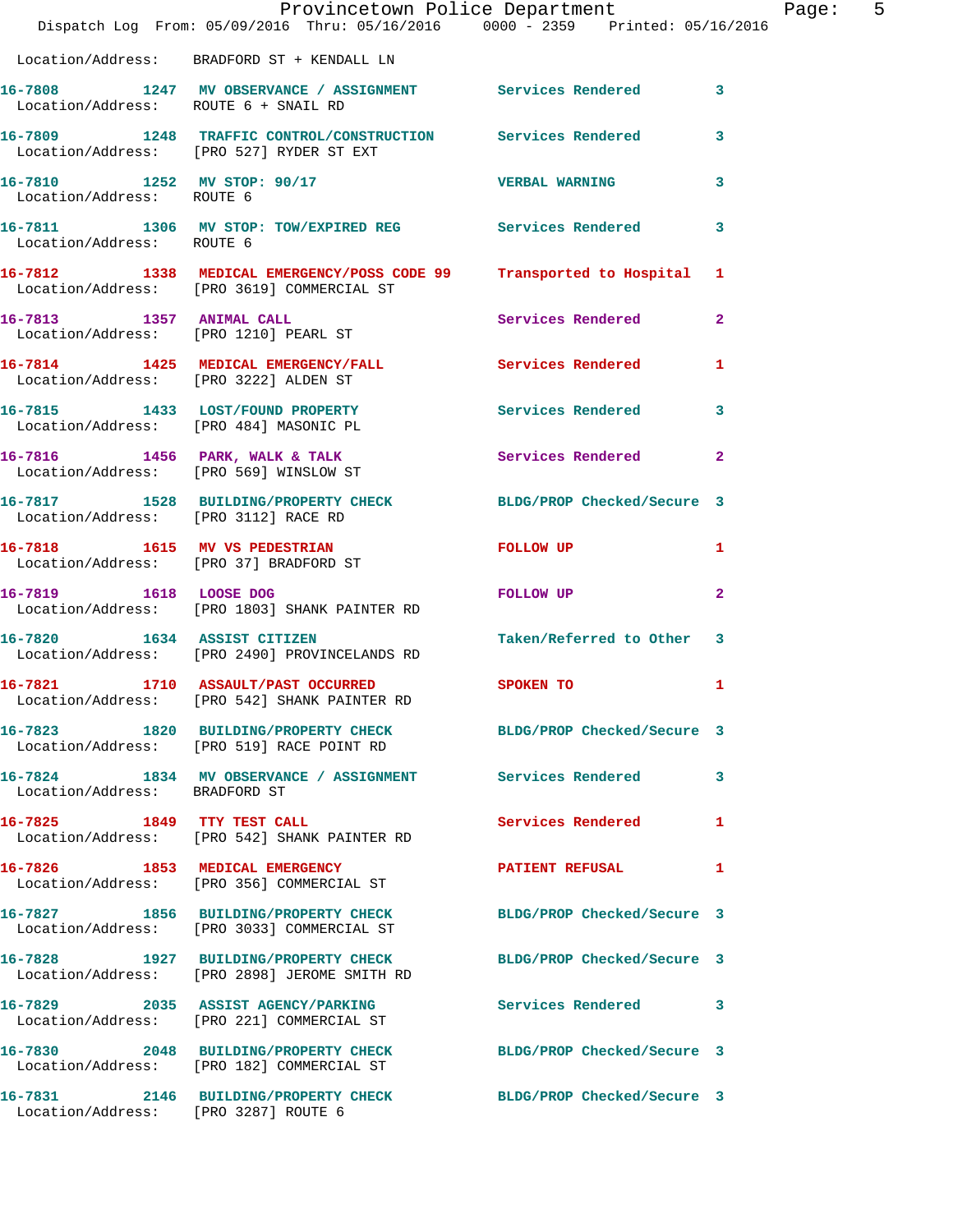|                                                       | Provincetown Police Department                                                                                  |                           | Page: 6        |
|-------------------------------------------------------|-----------------------------------------------------------------------------------------------------------------|---------------------------|----------------|
|                                                       | Dispatch Log From: 05/09/2016 Thru: 05/16/2016 0000 - 2359 Printed: 05/16/2016                                  |                           |                |
| Location/Address: COMMERCIAL ST                       | 16-7832 2153 ALARM - FIRE                                                                                       | Services Rendered 1       | $\overline{2}$ |
|                                                       | 16-7833 2236 WASTE WATER PLANT Services Rendered 3<br>Location/Address: [PRO 2539] RYDER ST EXT                 |                           |                |
|                                                       | 16-7834 2332 MV OBSERVANCE / ASSIGNMENT Services Rendered 3<br>Location/Address: [PRO 3231] BRADFORD ST         |                           |                |
| 16-7835 2336 MV STOP<br>Location/Address: BREWSTER ST |                                                                                                                 | <b>VERBAL WARNING</b>     | $\mathbf{3}$   |
| For Date: $05/11/2016$ - Wednesday                    |                                                                                                                 |                           |                |
|                                                       | 16-7836 0002 LOBBY TRAFFIC<br>Location/Address: [PRO 542] SHANK PAINTER RD                                      | Services Rendered 2       | 19             |
|                                                       | 16-7837 0014 MV OBSERVANCE / ASSIGNMENT Services Rendered 3<br>Location/Address: BRADFORD ST + CONWELL ST       |                           |                |
|                                                       | 16-7838 0018 BUILDING/PROPERTY CHECK BLDG/PROP Checked/Secure 3<br>Location/Address: [PRO 306] COMMERCIAL ST    |                           |                |
|                                                       | 16-7839 0023 BUILDING/PROPERTY CHECK BLDG/PROP Checked/Secure 3<br>Location/Address: [PRO 519] RACE POINT RD    |                           |                |
| Location/Address: [PRO 3440] ROUTE 6                  | 16-7840 0027 MV OBSERVANCE / ASSIGNMENT Services Rendered 3                                                     |                           |                |
|                                                       | 16-7841 0044 MV OBSERVANCE / ASSIGNMENT Services Rendered 3<br>Location/Address: BRADFORD ST + HOWLAND ST       |                           |                |
|                                                       | 16-7842 0111 BUILDING/PROPERTY CHECK BLDG/PROP Checked/Secure 3<br>Location/Address: [PRO 1638] COMMERCIAL ST   |                           |                |
| 16-7843 0116 MV STOP                                  | Location/Address: [PRO 146] COMMERCIAL ST                                                                       | VERBAL WARNING 3          |                |
|                                                       | 16-7844 0122 MV STOP<br>Location/Address: [PRO 146] COMMERCIAL ST                                               | VERBAL WARNING 3          |                |
|                                                       | 16-7845 		 0125 MV OBSERVANCE / ASSIGNMENT Services Rendered 3<br>Location/Address: BRADFORD ST + RYDER ST      |                           |                |
| Location/Address: [PRO 1566] CONWELL ST               | 16-7846 		 0132 MV OBSERVANCE / ASSIGNMENT Services Rendered 3                                                  |                           |                |
| 16-7847 0148 MV STOP<br>Location/Address: ROUTE 6     |                                                                                                                 | Citation/Warning Issued 3 |                |
|                                                       | 16-7848 0223 MV OBSERVANCE / ASSIGNMENT Services Rendered 3<br>Location/Address: [PRO 3338] SHANK PAINTER RD    |                           |                |
|                                                       | 16-7849 		 0224 BUILDING/PROPERTY CHECK Services Rendered 3<br>Location/Address: [PRO 2483] COMMERCIAL ST       |                           |                |
|                                                       | 16-7850 0238 BUILDING/PROPERTY CHECK BLDG/PROP Checked/Secure 3<br>Location/Address: JEROME SMITH RD + ALDEN ST |                           |                |
|                                                       | 16-7851 0250 BUILDING/PROPERTY CHECK BLDG/PROP Checked/Secure 3<br>Location/Address: [PRO 545] SHANK PAINTER RD |                           |                |
|                                                       | 16-7852 0254 SUSPICIOUS M/V<br>Location/Address: [PRO 526] RYDER ST EXT                                         | VERBAL WARNING 2          |                |
| Location/Address: [PRO 3287] ROUTE 6                  | 16-7853 0425 BUILDING/PROPERTY CHECK BLDG/PROP Checked/Secure 3                                                 |                           |                |
|                                                       | 16-7854 0505 NOISE COMPLAINT<br>Location/Address: [PRO 1250] SEASHORE PARK DR                                   | SPOKEN TO                 | 3              |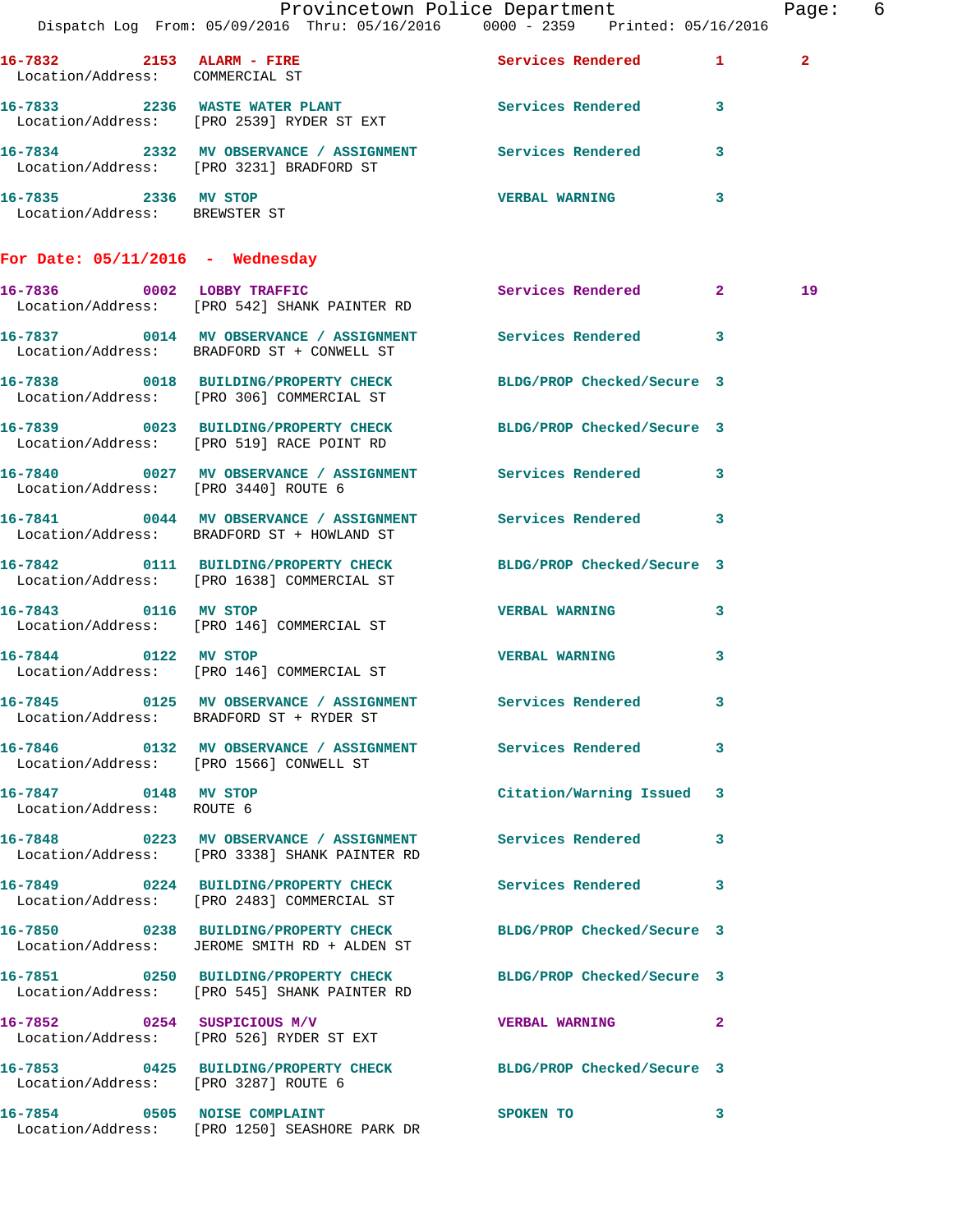Dispatch Log From: 05/09/2016 Thru: 05/16/2016 0000 - 2359 Printed: 05/16/2016

**16-7855 0624 BUILDING/PROPERTY CHECK BLDG/PROP Checked/Secure 3**  Location/Address: [PRO 447] JEROME SMITH RD **16-7856 0804 BUILDING/PROPERTY CHECK Services Rendered 3**  Location/Address: [PRO 2483] COMMERCIAL ST **16-7857 0810 SERVICE CALL/SCHOOL Services Rendered 3**  Location/Address: [PRO 569] WINSLOW ST **16-7858 0937 MV OBSERVANCE / ASSIGNMENT Services Rendered 3**  Location/Address: [PRO 2521] ROUTE 6 **16-7859 1008 MV STOP VERBAL WARNING 3**  Location/Address: [PRO 2513] ROUTE 6 **16-7860 1011 MV DISABLED Services Rendered 2**  Location/Address: [PRO 43] BRADFORD ST **16-7861 1025 BUILDING/PROPERTY CHECK Services Rendered 3**  Location/Address: [PRO 2490] PROVINCELANDS RD **16-7862 1045 BUILDING/PROPERTY CHECK BLDG/PROP Checked/Secure 3**  Location/Address: [PRO 16] BRADFORD ST 16-7863 1047 PARK, WALK & TALK **Services Rendered** 2 Location/Address: [PRO 105] COMMERCIAL ST **16-7864 1114 COMPLAINT SPOKEN TO 3**  Location/Address: [PRO 442] HARRY KEMP WAY **16-7865 1128 MV DISABLED Services Rendered 2**  Location/Address: [PRO 2479] ROUTE 6 **16-7866 1218 MEDICAL EMERGENCY/STROKE Transported to Hospital 1**  Location/Address: [PRO 1234] ALDEN ST **16-7868 1239 MEDICAL EMERGENCY/LIGHTHEADED PATIENT REFUSAL 1**  Location/Address: BRADFORD ST **16-7869 1336 BUILDING/PROPERTY CHECK BLDG/PROP Checked/Secure 3**  Location/Address: [PRO 2898] JEROME SMITH RD **16-7870 1409 LOST PASSPORT/DRIVER'S LICENCE Services Rendered 3**  Location/Address: [PRO 542] SHANK PAINTER RD **16-7871 1456 PARK, WALK & TALK Services Rendered 2**  Location/Address: [PRO 569] WINSLOW ST **16-7872 1557 HARASSMENT Services Rendered 2**  Location/Address: [PRO 2136] COMMERCIAL ST **16-7873 1606 FOUND CHECKBOOK Services Rendered 3**  Location/Address: [PRO 1994] COMMERCIAL ST **16-7875 1625 VERBAL MISSING STICKER VERBAL WARNING 3**  Location/Address: [PRO 144] COMMERCIAL ST 16-7876 1638 VERBAL WARNING **BY LAW VIOLATION** 3 Location/Address: [PRO 105] COMMERCIAL ST **16-7877 1712 BUILDING/PROPERTY CHECK BLDG/PROP Checked/Secure 3**  Location/Address: [PRO 3033] COMMERCIAL ST **16-7878 1727 BUILDING/PROPERTY CHECK BLDG/PROP Checked/Secure 3**  Location/Address: [PRO 1638] COMMERCIAL ST **16-7879 1750 MV LOCKED IN LOT Services Rendered 2**  Location/Address: [PRO 175] COMMERCIAL ST **16-7880 1827 ASSIST CITIZEN Services Rendered 3**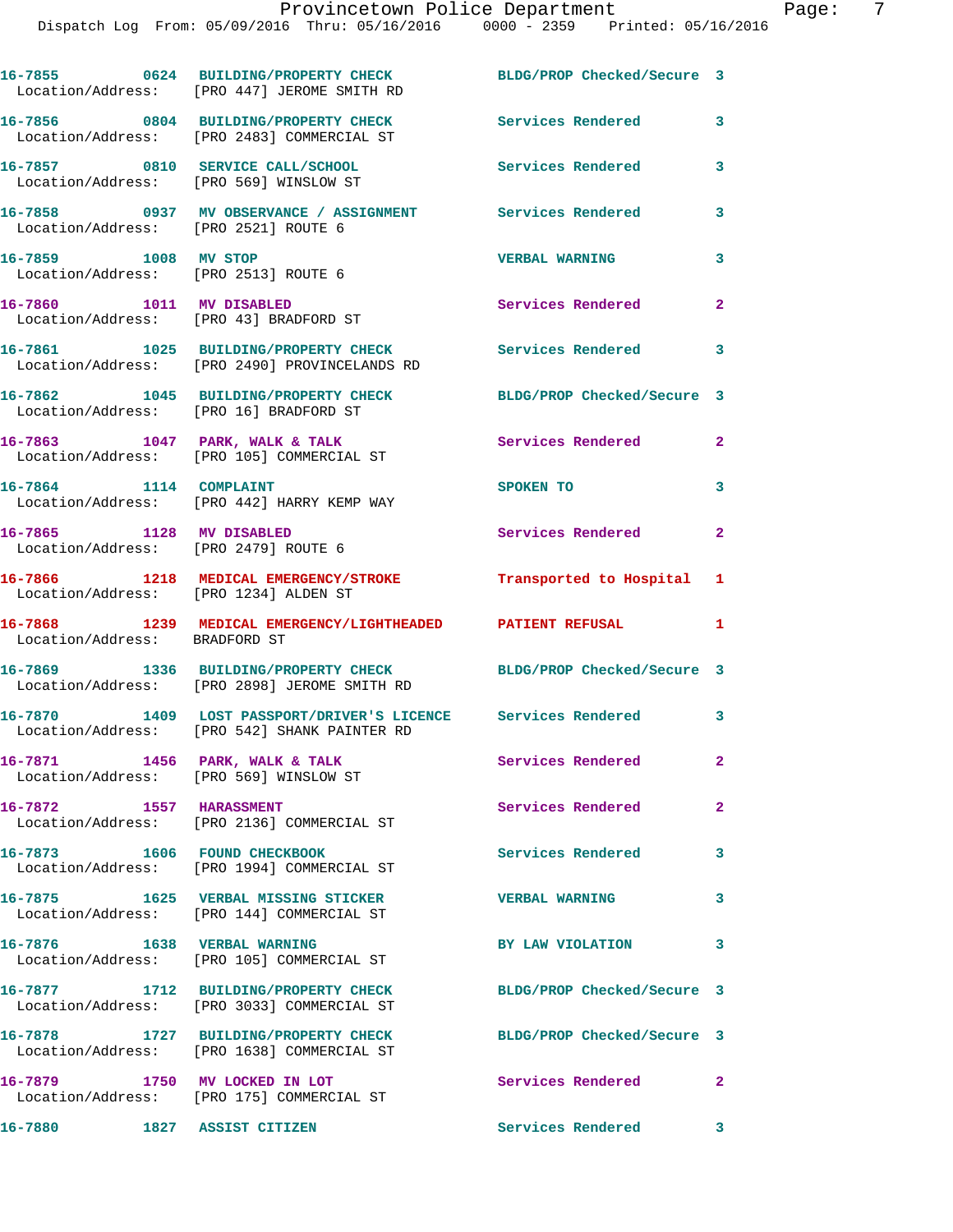|                                                                     | Dispatch Log From: 05/09/2016 Thru: 05/16/2016 0000 - 2359 Printed: 05/16/2016                                   | Provincetown Police Department |   | Page: 8 |  |
|---------------------------------------------------------------------|------------------------------------------------------------------------------------------------------------------|--------------------------------|---|---------|--|
| Location/Address: [PRO 1269] ALDEN ST                               |                                                                                                                  |                                |   |         |  |
|                                                                     | 16-7882 1929 LOST/MISSING BIKE Services Rendered 2<br>Location/Address: [PRO 223] COMMERCIAL ST                  |                                |   |         |  |
|                                                                     | 16-7881 1956 BUILDING/PROPERTY CHECK BLDG/PROP Checked/Secure 3<br>Location/Address: [PRO 2512] JEROME SMITH RD  |                                |   |         |  |
|                                                                     | 16-7883 2009 DISTURBANCE<br>Location/Address: [PRO 221] COMMERCIAL ST                                            | Services Rendered 1            |   |         |  |
|                                                                     | 16-7884 2109 BUILDING/PROPERTY CHECK BLDG/PROP Checked/Secure 3<br>Location/Address: [PRO 2483] COMMERCIAL ST    |                                |   |         |  |
|                                                                     | 16-7885 2206 BUILDING/PROPERTY CHECK BLDG/PROP Checked/Secure 3<br>Location/Address: [PRO 537] SHANK PAINTER RD  |                                |   |         |  |
|                                                                     | 16-7886 2220 BY-LAW VIOLATION<br>Location/Address: [PRO 3443] COMMERCIAL ST                                      | BY LAW VIOLATION 2             |   |         |  |
| Location/Address: [PRO 505] PEARL ST                                | 16-7887 2303 ASSIST CITIZEN                                                                                      | <b>Services Rendered</b>       | 3 |         |  |
| 16-7888 2357 ASSIST CITIZEN<br>Location/Address: [PRO 505] PEARL ST |                                                                                                                  | Services Rendered              | 3 |         |  |
| For Date: $05/12/2016$ - Thursday                                   |                                                                                                                  |                                |   |         |  |
|                                                                     | 16-7889 0006 LOBBY TRAFFIC<br>Location/Address: [PRO 542] SHANK PAINTER RD                                       | Services Rendered 2            |   | 30      |  |
|                                                                     | 16-7890 0023 BUILDING/PROPERTY CHECK BLDG/PROP Checked/Secure 3<br>Location/Address: [PRO 3296] SHANK PAINTER RD |                                |   |         |  |
|                                                                     | 16-7891 0023 BUILDING/PROPERTY CHECK<br>Location/Address: [PRO 2543] MACMILLAN WHARF                             | BLDG/PROP Checked/Secure 3     |   |         |  |
| 16-7892 0030 DISTURBANCE                                            | Location/Address: [PRO 105] COMMERCIAL ST                                                                        | Could Not Locate 1             |   |         |  |
|                                                                     | 16-7893 0055 BUILDING/PROPERTY CHECK Services Rendered 3<br>Location/Address: [PRO 2483] COMMERCIAL ST           |                                |   |         |  |
|                                                                     | 16-7894 0100 MV OBSERVANCE / ASSIGNMENT No Action Required<br>Location/Address: [PRO 2577] BRADFORD ST           |                                | 3 |         |  |
| Location/Address: [PRO 2521] ROUTE 6                                | 16-7895 0112 MV OBSERVANCE / ASSIGNMENT Services Rendered 3                                                      |                                |   |         |  |
|                                                                     | 16-7896 0129 BUILDING/PROPERTY CHECK BLDG/PROP Checked/Secure 3<br>Location/Address: [PRO 105] COMMERCIAL ST     |                                |   |         |  |
|                                                                     | 16-7897 0146 BUILDING/PROPERTY CHECK BLDG/PROP Checked/Secure 3<br>Location/Address: [PRO 2194] COMMERCIAL ST    |                                |   |         |  |
|                                                                     | 16-7898 0229 BUILDING/PROPERTY CHECK BLDG/PROP Checked/Secure 3<br>Location/Address: [PRO 1646] WINSLOW ST       |                                |   |         |  |
|                                                                     | 16-7899 0236 BUILDING/PROPERTY CHECK BLDG/PROP Checked/Secure 3<br>Location/Address: [PRO 43] BRADFORD ST        |                                |   |         |  |
|                                                                     | 16-7900 0505 BUILDING/PROPERTY CHECK BLDG/PROP Checked/Secure 3<br>Location/Address: [PRO 530] SHANK PAINTER RD  |                                |   |         |  |
| Location/Address: [PRO 2519] ROUTE 6                                | 16-7901 0510 MV OBSERVANCE / ASSIGNMENT Services Rendered 3                                                      |                                |   |         |  |
|                                                                     | 16-7902 0557 BUILDING/PROPERTY CHECK BLDG/PROP Checked/Secure 3<br>Location/Address: [PRO 2540] RACE POINT RD    |                                |   |         |  |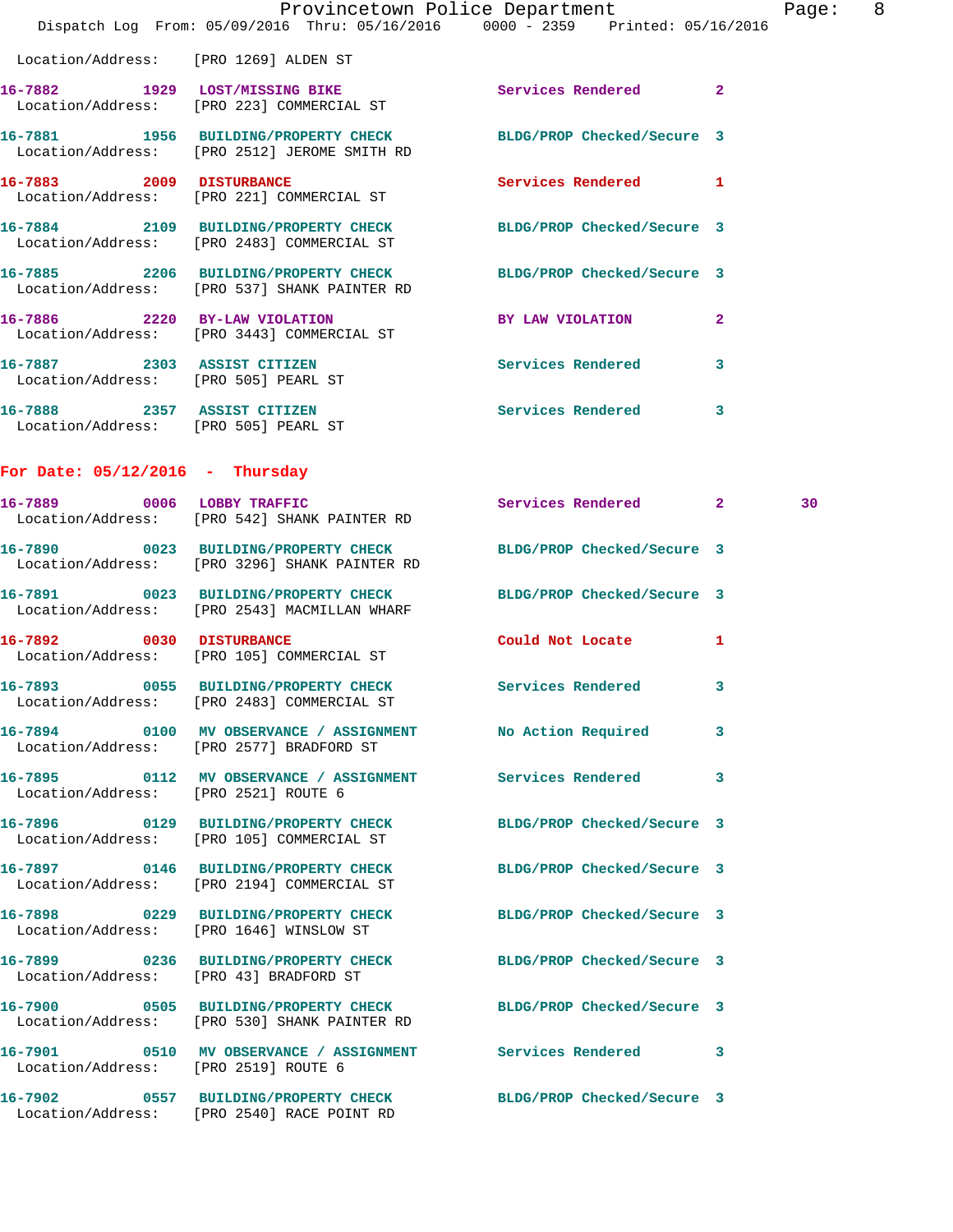|                                        | Provincetown Police Department                                                                                |                           |                |
|----------------------------------------|---------------------------------------------------------------------------------------------------------------|---------------------------|----------------|
|                                        | Dispatch Log From: 05/09/2016 Thru: 05/16/2016 0000 - 2359 Printed: 05/16/2016                                |                           |                |
|                                        | 16-7903 0607 BUILDING/PROPERTY CHECK Services Rendered<br>Location/Address: [PRO 517] RACE POINT RD           |                           | 3              |
| Location/Address: [PRO 878] CONANT ST  | 16-7904 0723 PARKED MV COMPLAINT                                                                              | Services Rendered         | $\overline{a}$ |
|                                        |                                                                                                               |                           | 1              |
| Location/Address: ROUTE 6              | 16-7906 6811 MV OBSERVANCE / ASSIGNMENT Services Rendered                                                     |                           | 3              |
|                                        | 16-7907 0815 BUILDING/PROPERTY CHECK BLDG/PROP Checked/Secure 3<br>Location/Address: [PRO 3287] ROUTE 6       |                           |                |
|                                        | 16-7908 0829 BUILDING/PROPERTY CHECK BLDG/PROP Checked/Secure 3<br>Location/Address: [PRO 2500] COMMERCIAL ST |                           |                |
|                                        | 16-7909 0833 PARKED MV COMPLAINT<br>Location/Address: [PRO 2276] WINTHROP ST                                  | <b>Services Rendered</b>  | $\overline{2}$ |
|                                        | 16-7910 0846 INJURED FOX<br>Location/Address: [PRO 2144] CONWELL ST                                           | Services Rendered         | $\mathbf{2}$   |
| Location/Address: [PRO 2521] ROUTE 6   | 16-7911 0910 MV OBSERVANCE / ASSIGNMENT Services Rendered                                                     |                           | 3              |
| Location/Address: [PRO 16] BRADFORD ST | 16-7912 0925 BUILDING/PROPERTY CHECK BLDG/PROP Checked/Secure 3                                               |                           |                |
| Location/Address: SNAIL RD             | 16-7913 0932 VERBAL SPEED                                                                                     | <b>VERBAL WARNING</b>     | 3              |
|                                        | 16-7915 0933 BUILDING/PROPERTY CHECK Services Rendered<br>Location/Address: [PRO 3430] COMMERCIAL ST          |                           | 3              |
|                                        | 16-7914 0934 WRITTEN WARNING INSPECTION Citation/Warning Issued<br>Location/Address: [PRO 2423] WINTHROP ST   |                           | 3              |
|                                        | 16-7916 0947 BUS/PROPERTY HIT & RUN<br>Location/Address: [PRO 1324] COMMERCIAL ST                             | Services Rendered         | $\mathbf{2}$   |
|                                        | 16-7917 0953 BLEEDING/TRANSPORT<br>Location/Address: [PRO 106] COMMERCIAL ST                                  | Transported to Hospital 1 |                |
|                                        | 16-7918 1012 VERBAL/LOOSE DOG<br>Location/Address: [PRO 3075] SHANK PAINTER RD                                | <b>VERBAL WARNING</b>     | $\mathbf{2}$   |
| 16-7920 1041 DECEASED FOX              | Location/Address: [PRO 3933] MILLER HILL RD                                                                   | Unfounded                 | $\overline{a}$ |
| 16-7921 1110 PET PANTRY                | Location/Address: [PRO 3296] SHANK PAINTER RD                                                                 | <b>Services Rendered</b>  | 3              |
| Location/Address: [PRO 971] KINGS WAY  | 16-7922 1122 PARKED TRAILER COMPLAINT                                                                         | <b>Services Rendered</b>  | $\overline{2}$ |
|                                        | 16-7924 1151 PARK, WALK & TALK<br>Location/Address: [PRO 105] COMMERCIAL ST                                   | <b>Services Rendered</b>  | $\mathbf{2}$   |
|                                        | 16-7925 1239 BUILDING/PROPERTY CHECK BLDG/PROP Checked/Secure 3<br>Location/Address: [PRO 2481] TREMONT ST    |                           |                |
|                                        | 16-7926 1249 MV DISABLED<br>Location/Address: WINSLOW ST + BRADFORD ST                                        | Services Rendered         | $\mathbf{2}$   |
|                                        | 16-7929 1305 MV OBSERVANCE / ASSIGNMENT Services Rendered<br>Location/Address: [PRO 3430] COMMERCIAL ST       |                           | 3              |
|                                        | 16-7928 1318 LOST DRIVER'S LICENSE                                                                            | Services Rendered         | 3              |

Location/Address: [PRO 840] COMMERCIAL ST

Page: 9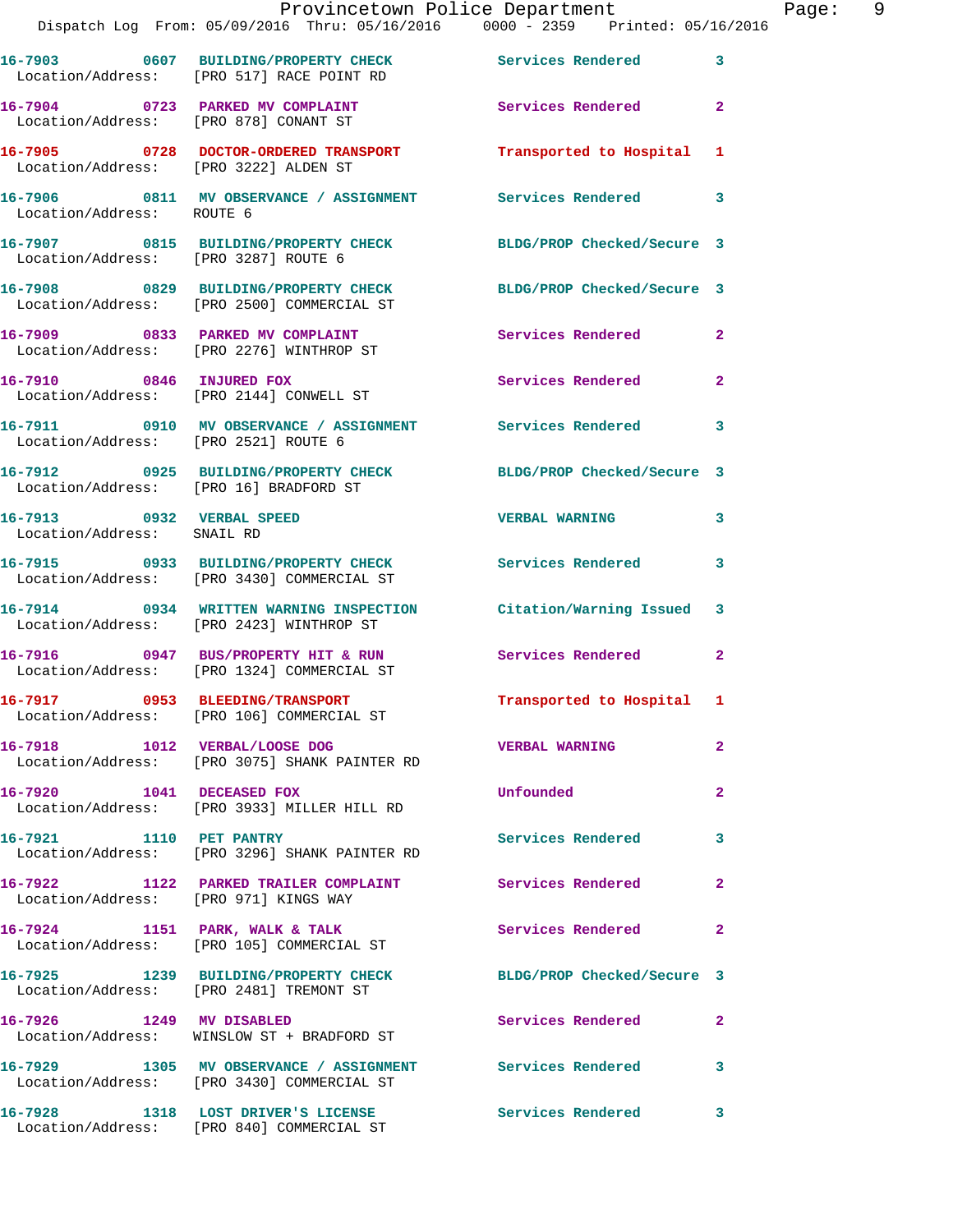| Refer To Summons: 16-78-AR             | 16-7930 1352 CITATION/LEAVING THE SCENE Citation/Warning Issued 2<br>Location/Address: [PRO 1075] PLEASANT ST    |                            |                |
|----------------------------------------|------------------------------------------------------------------------------------------------------------------|----------------------------|----------------|
| 16-7931 1422 DOG IN MV                 | Location/Address: [PRO 444] HIGH POLE HILL                                                                       | Services Rendered 2        |                |
| 16-7932 1431 HAZARDS                   | Location: [PRO 3431] LOPES SQUARE                                                                                | Services Rendered          | $\overline{2}$ |
| 16-7934 1526 ALARM - FIRE              | Location/Address: [PRO 3117] COMMERCIAL ST                                                                       | Services Rendered          | 1              |
|                                        | 16-7936 1541 PARK, WALK & TALK<br>Location/Address: [PRO 132] COMMERCIAL ST                                      | <b>Services Rendered</b>   | $\overline{2}$ |
| 16-7935 1557 COMPLAINT                 | Location/Address: [PRO 542] SHANK PAINTER RD                                                                     | SPOKEN TO                  | 3              |
|                                        | 16-7937 1627 BUILDING/PROPERTY CHECK BLDG/PROP Checked/Secure 3<br>Location/Address: [PRO 1778] SHANK PAINTER RD |                            |                |
|                                        | 16-7938 1628 ANIMAL CALL/DOG IN CAR<br>Location/Address: COOK ST + COMMERCIAL ST                                 | <b>GONE ON ARRIVAL</b>     | $\mathbf{2}$   |
|                                        | 16-7939 1637 PARK, WALK & TALK<br>Location/Address: [PRO 105] COMMERCIAL ST                                      | Services Rendered          | $\mathbf{2}$   |
|                                        | 16-7940 1702 PARK, WALK & TALK<br>Location/Address: [PRO 2490] PROVINCELANDS RD                                  | <b>Services Rendered</b>   | $\mathbf{2}$   |
| 16-7941 1725 MV COMPLAINT              | Location/Address: [PRO 61] BRADFORD ST                                                                           | SPOKEN TO                  | $\overline{2}$ |
|                                        | 16-7942 1735 MV OBSERVANCE / ASSIGNMENT Services Rendered 3<br>Location/Address: [PRO 525] COMMERCIAL ST         |                            |                |
|                                        | 16-7943 1827 BUILDING/PROPERTY CHECK<br>Location/Address: [PRO 3033] COMMERCIAL ST                               | BLDG/PROP Checked/Secure 3 |                |
|                                        | 16-7944 1830 BUILDING/PROPERTY CHECK<br>Location/Address: [PRO 447] JEROME SMITH RD                              | BLDG/PROP Checked/Secure 3 |                |
|                                        | 16-7945 1846 MEDICAL EMERGENCY/REACTION Transported to Hospital 1<br>Location/Address: [PRO 964] KIMBERLY LN     |                            |                |
|                                        | 16-7946 1906 LOST IPHONE 6S<br>Location/Address: [PRO 2667] CAPTAIN BERTIES WAY                                  | <b>Services Rendered</b>   | 3              |
| Location/Address: [PRO 58] BRADFORD ST | 16-7948 1925 MV OBSERVANCE / ASSIGNMENT Services Rendered                                                        |                            | 3              |
|                                        | 16-7949 2049 LOST KEYS, VW<br>Location/Address: [PRO 1069] PLEASANT ST                                           | <b>Services Rendered</b>   | 3              |
|                                        | 16-7951 2105 BUILDING/PROPERTY CHECK<br>Location/Address: [PRO 272] COMMERCIAL ST                                | BLDG/PROP Checked/Secure 3 |                |
| 16-7952 2111 BAR CHECK                 | Location/Address: [PRO 3443] COMMERCIAL ST                                                                       | Services Rendered          | -2             |
|                                        | 16-7953 2128 BUILDING/PROPERTY CHECK<br>Location/Address: [PRO 1638] COMMERCIAL ST                               | BLDG/PROP Checked/Secure 3 |                |
|                                        | 16-7954 2130 BUILDING/PROPERTY CHECK<br>Location/Address: [PRO 2018] COMMERCIAL ST                               | BLDG/PROP Checked/Secure 3 |                |
|                                        | 16-7955 2151 BUILDING/PROPERTY CHECK<br>Location/Address: W VINE ST + BRADFORD ST EXT                            | BLDG/PROP Checked/Secure 3 |                |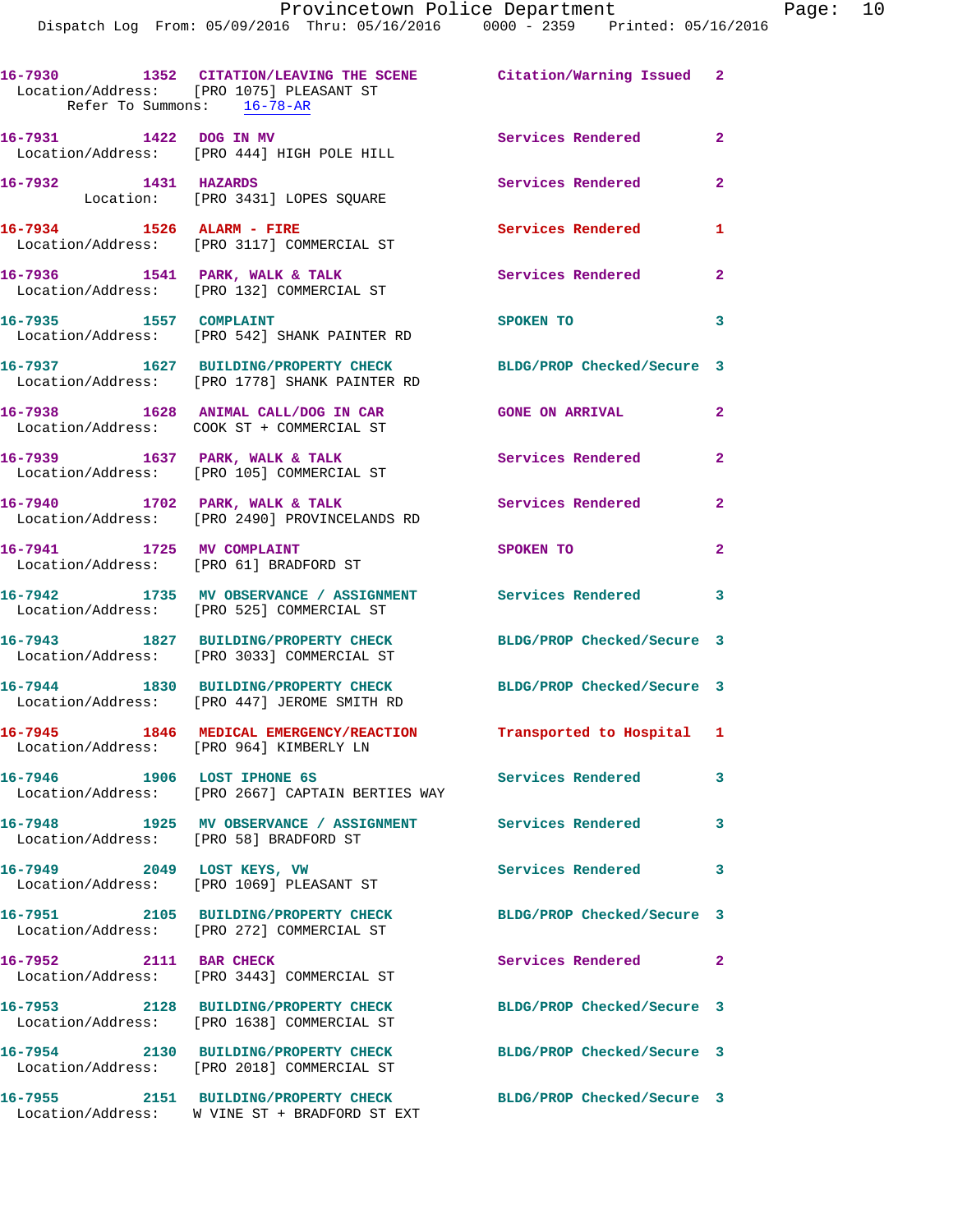|                                                   | Provincetown Police Department<br>Dispatch Log From: 05/09/2016 Thru: 05/16/2016 0000 - 2359 Printed: 05/16/2016 |                            |              | Page: 11 |  |
|---------------------------------------------------|------------------------------------------------------------------------------------------------------------------|----------------------------|--------------|----------|--|
|                                                   | 16-7956 2247 COMPLAINT                                                                                           | SPOKEN TO                  | $\mathbf{3}$ |          |  |
|                                                   | Location/Address: [PRO 3443] COMMERCIAL ST<br>16-7957 2314 PARK, WALK & TALK 2 Services Rendered 2               |                            |              |          |  |
|                                                   | Location/Address: [PRO 105] COMMERCIAL ST                                                                        |                            |              |          |  |
|                                                   | 16-7958 2346 MV OBSERVANCE / ASSIGNMENT Services Rendered 3<br>Location/Address: ROUTE 6 + SNAIL RD              |                            |              |          |  |
| 16-7959 2350 MV STOP<br>Location/Address: ROUTE 6 |                                                                                                                  | <b>VERBAL WARNING</b>      | 3            |          |  |
|                                                   | 16-7960 2355 NOISE COMPLAINT<br>Location/Address: [PRO 3443] COMMERCIAL ST                                       | SPOKEN TO                  | $\mathbf{3}$ |          |  |
| For Date: $05/13/2016$ - Friday                   |                                                                                                                  |                            |              |          |  |
|                                                   | 16-7961 0002 LOBBY TRAFFIC<br>Location/Address: [PRO 542] SHANK PAINTER RD                                       | Services Rendered 2        |              | 23       |  |
|                                                   | 16-7962 0021 BUILDING/PROPERTY CHECK BLDG/PROP Checked/Secure 3<br>Location/Address: [PRO 444] HIGH POLE HILL    |                            |              |          |  |
|                                                   | 16-7963 0142 BUILDING/PROPERTY CHECK Services Rendered 3<br>Location/Address: [PRO 3259] MACMILLAN WHARF         |                            |              |          |  |
| Location/Address: [PRO 1662] PEARL ST             | 16-7965 0144 MEDICAL EMERGENCY PATIENT REFUSAL 1                                                                 |                            |              |          |  |
| Location/Address: [PRO 58] BRADFORD ST            | 16-7964 0146 MV OBSERVANCE / ASSIGNMENT Services Rendered 3                                                      |                            |              |          |  |
|                                                   | 16-7966 0209 BUILDING/PROPERTY CHECK BLDG/PROP Checked/Secure 3<br>Location/Address: [PRO 1646] WINSLOW ST       |                            |              |          |  |
|                                                   | 16-7967 0218 BUILDING/PROPERTY CHECK BLDG/PROP Checked/Secure 3<br>Location/Address: [PRO 554] TREMONT ST        |                            |              |          |  |
|                                                   | 16-7968 0234 BUILDING/PROPERTY CHECK BLDG/PROP Checked/Secure 3<br>Location/Address: [PRO 2490] PROVINCELANDS RD |                            |              |          |  |
| Location/Address: [PRO 94] BRADFORD ST            | 16-7969 6239 MV OBSERVANCE / ASSIGNMENT Services Rendered 3                                                      |                            |              |          |  |
|                                                   | 16-7970 0248 BUILDING/PROPERTY CHECK BLDG/PROP Checked/Secure 3<br>Location/Address: [PRO 530] SHANK PAINTER RD  |                            |              |          |  |
|                                                   | 16-7971 0503 BUILDING/PROPERTY CHECK BLDG/PROP Checked/Secure 3<br>Location/Address: [PRO 447] JEROME SMITH RD   |                            |              |          |  |
| Location/Address: [PRO 2521] ROUTE 6              | 16-7972 0513 MV OBSERVANCE / ASSIGNMENT Services Rendered 3                                                      |                            |              |          |  |
|                                                   | 16-7973 0528 BUILDING/PROPERTY CHECK BLDG/PROP Checked/Secure 3<br>Location/Address: [PRO 306] COMMERCIAL ST     |                            |              |          |  |
|                                                   | 16-7974 0600 BUILDING/PROPERTY CHECK BLDG/PROP Checked/Secure 3<br>Location/Address: [PRO 545] SHANK PAINTER RD  |                            |              |          |  |
| Location/Address: BRADFORD ST                     | 16-7975 0602 MV OBSERVANCE / ASSIGNMENT Services Rendered 3                                                      |                            |              |          |  |
|                                                   | 16-7976 0603 BUILDING/PROPERTY CHECK<br>Location/Address: [PRO 1778] SHANK PAINTER RD                            | BLDG/PROP Checked/Secure 3 |              |          |  |
|                                                   | 16-7977 0609 BUILDING/PROPERTY CHECK BLDG/PROP Checked/Secure 3<br>Location/Address: [PRO 16] BRADFORD ST        |                            |              |          |  |
|                                                   | 16-7978 0716 FOUND DUFFLE BAG<br>Location/Address: [PRO 1162] WINSLOW ST                                         | Services Rendered 3        |              |          |  |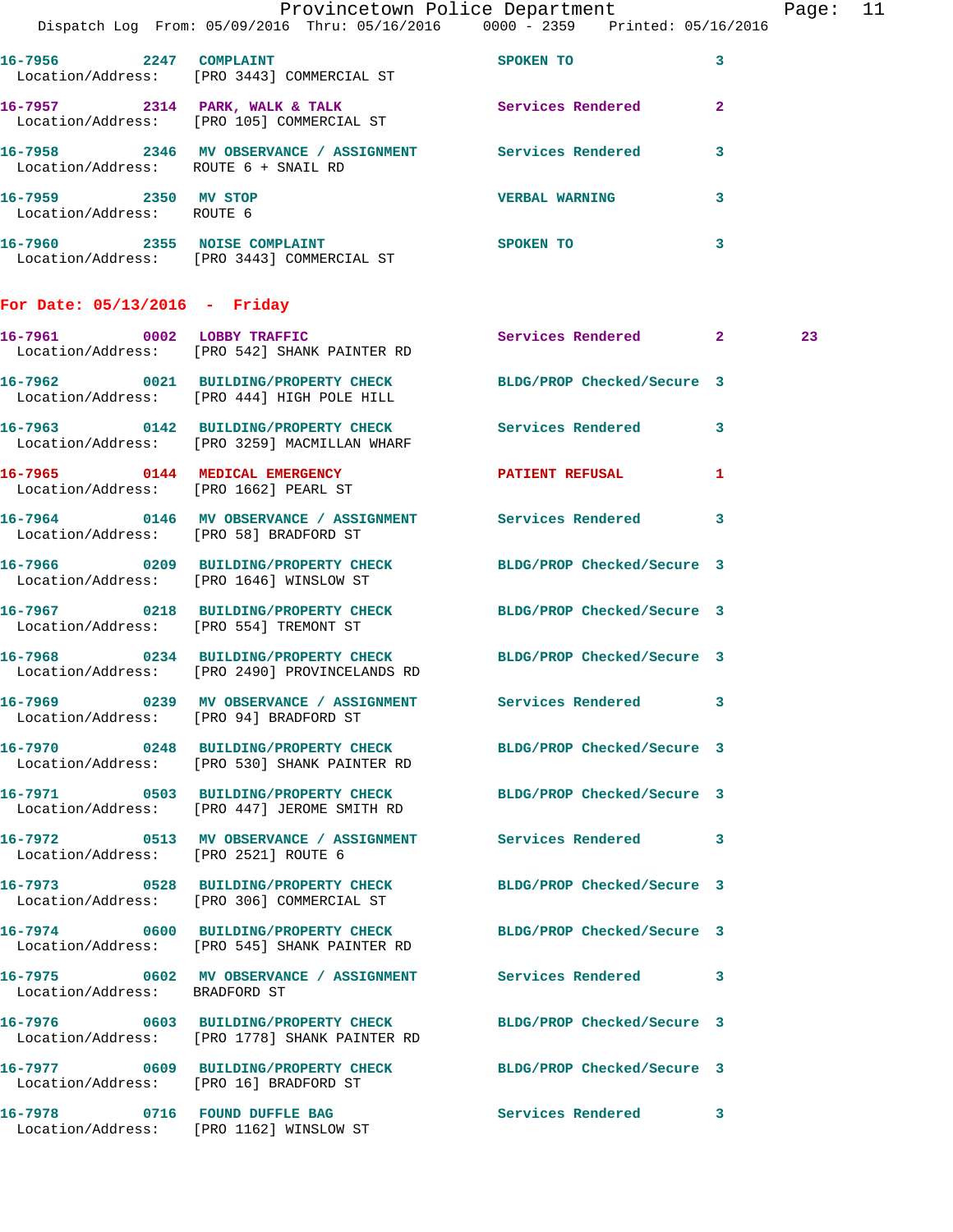|                                                             | 16-7979 0745 MEDICAL EMERGENCY<br>Location/Address: [PRO 3222] ALDEN ST                                    | Services Rendered 1        |                |
|-------------------------------------------------------------|------------------------------------------------------------------------------------------------------------|----------------------------|----------------|
| 16-7981 0807 MV STOP                                        | Location/Address: SHANK PAINTER RD + BRADFORD ST                                                           | <b>VERBAL WARNING</b>      | 3              |
|                                                             | 16-7982 0815 SERVICE CALL/SCHOOL<br>Location/Address: [PRO 569] WINSLOW ST                                 | Services Rendered          | 3              |
| 16-7983 0835 MV COMPLAINT                                   | Location/Address: [PRO 2426] COMMERCIAL ST                                                                 | SPOKEN TO                  | $\overline{a}$ |
|                                                             | 16-7984 0901 SERVICE CALL/DPW GARAGE<br>Location/Address: [PRO 519] RACE POINT RD                          | Services Rendered          | 3              |
|                                                             | 16-7985 0925 ALARM - GENERAL<br>Location/Address: [PRO 506] PEARL ST                                       | <b>Services Rendered</b>   | 1              |
|                                                             | 16-7986 0957 MV ACCIDENT/MINOR<br>Location/Address: [PRO 2500] COMMERCIAL ST                               | No Action Required         | 1              |
|                                                             | 16-7987 1009 MEDICAL EMERGENCY/FAINTED<br>Location/Address: [PRO 2645] SHANK PAINTER RD                    | <b>PATIENT REFUSAL</b>     | 1              |
|                                                             | 16-7988 1039 MEDICAL EMERGENCY/QUEASY Transported to Hospital 1<br>Location/Address: [PRO 1498] ARCH ST    |                            |                |
| 16-7990 1105 ALARM - FIRE                                   | Location/Address: [PRO 3117] COMMERCIAL ST                                                                 | Services Rendered          | 1              |
|                                                             | 16-7992 1142 LOST BANK PASSBOOK<br>Location/Address: [PRO 741] BRADFORD ST                                 | <b>Services Rendered</b>   | 3              |
|                                                             | 16-7993 1143 FOLLOW UP<br>Location/Address: [PRO 1075] PLEASANT ST                                         | Services Rendered          | $\mathbf{2}$   |
|                                                             | 16-7994 1209 BUILDING/PROPERTY CHECK<br>Location/Address: [PRO 2483] COMMERCIAL ST                         | Services Rendered          | 3              |
|                                                             | 16-7995 1213 MV OBSERVANCE / ASSIGNMENT<br>Location/Address: [PRO 106] COMMERCIAL ST                       | Services Rendered          | 3              |
|                                                             | 16-7998 1241 ASSIST CITIZEN/WELL BEING<br>Location/Address: [PRO 1374] CUDWORTH ST                         | Services Rendered          | 3              |
| 16-7999 1307 COMPLAINT                                      | Location/Address: [PRO 542] SHANK PAINTER RD                                                               | <b>SPOKEN TO</b>           | 3              |
| Location/Address: POINT ST                                  | 16-8000 1410 MEDICAL EMERGENCY                                                                             | Transported to Hospital 1  |                |
|                                                             | 16-8001 1450 PARKING COMPLAINT / GENERAL GONE ON ARRIVAL<br>Location/Address: [PRO 1627] COMMERCIAL ST     |                            | 3              |
| 16-8002 1501 SCHOOL                                         | Location/Address: [PRO 569] WINSLOW ST                                                                     | Services Rendered 3        |                |
|                                                             | 16-8004 1508 BUILDING/PROPERTY CHECK<br>Location/Address: [PRO 1778] SHANK PAINTER RD                      | BLDG/PROP Checked/Secure 3 |                |
|                                                             | 16-8005 1517 MV OBSERVANCE / ASSIGNMENT Services Rendered<br>Location/Address: COMMERCIAL ST + ALLERTON ST |                            | 3              |
| 16-8006 1526 COMPLAINT<br>Location/Address: BRADFORD ST EXT |                                                                                                            | SPOKEN TO                  | 3              |
|                                                             | 16-8007 1609 PARK, WALK & TALK<br>Location/Address: [PRO 105] COMMERCIAL ST                                | Services Rendered          | $\mathbf{2}$   |
| 16-8008                                                     | 1610 MV ACCIDENT/PAST OCCURED                                                                              | Services Rendered          | $\mathbf{1}$   |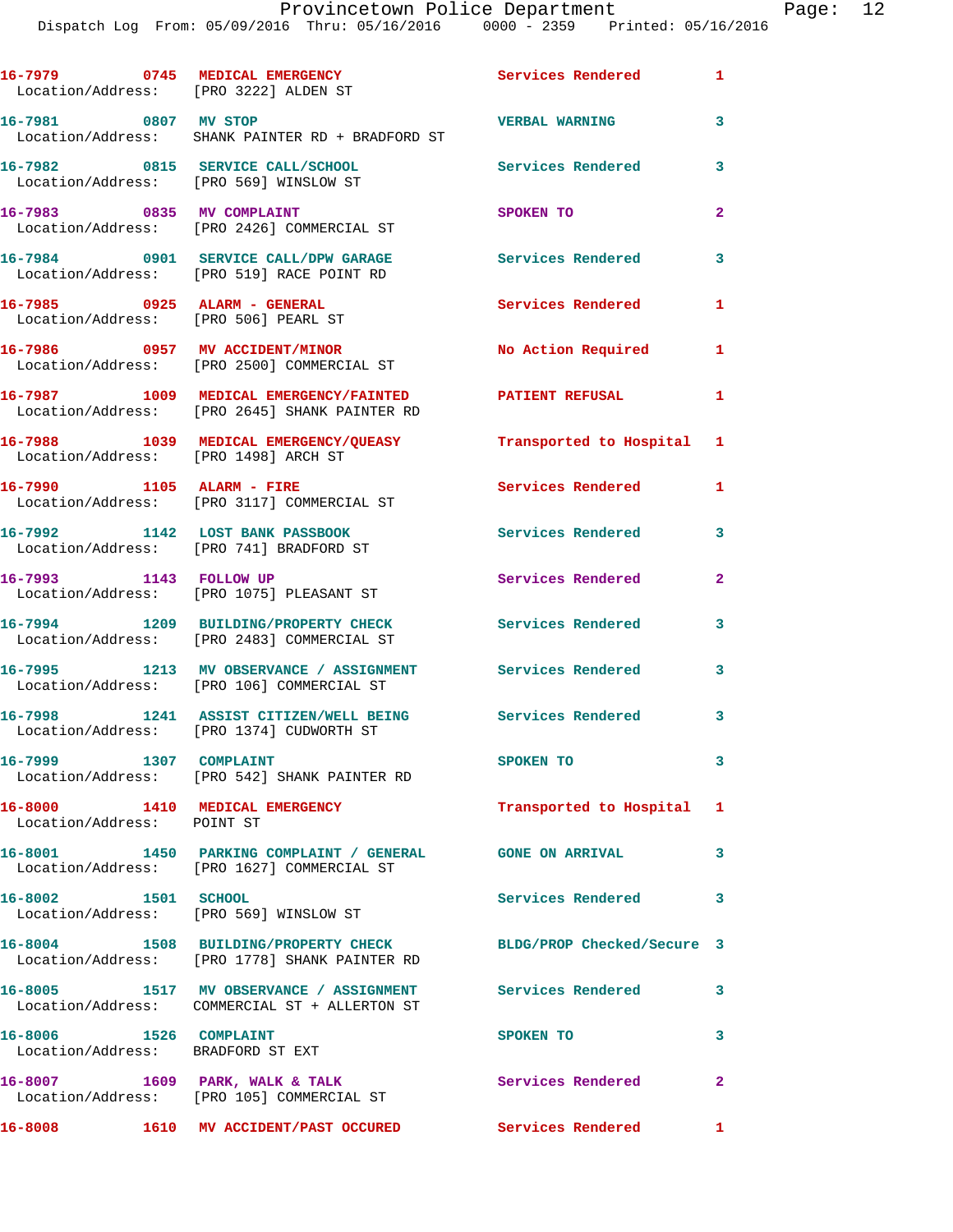|                                      |                                                                                                                 | Provincetown Police Department |              | Page: 13 |  |
|--------------------------------------|-----------------------------------------------------------------------------------------------------------------|--------------------------------|--------------|----------|--|
|                                      | Dispatch Log From: 05/09/2016 Thru: 05/16/2016 0000 - 2359 Printed: 05/16/2016                                  |                                |              |          |  |
|                                      | Location/Address: [PRO 43] BRADFORD ST                                                                          |                                |              |          |  |
| 16-8009 1745 MV STOP                 | Location/Address: BRADFORD ST EXT + WEST VINE ST                                                                | <b>VERBAL WARNING</b> 3        |              |          |  |
|                                      | 16-8010 1805 ASSIST/SEWER DEPT<br>Location/Address: [PRO 371] COMMERCIAL ST                                     | Taken/Referred to Other 3      |              |          |  |
|                                      | 16-8011 1822 TRESPASS ORDER<br>Location/Address: [PRO 105] COMMERCIAL ST                                        | Services Rendered              | $\mathbf{2}$ |          |  |
|                                      | 16-8012 1832 BUILDING/PROPERTY CHECK BLDG/PROP Checked/Secure 3<br>Location/Address: [PRO 3033] COMMERCIAL ST   |                                |              |          |  |
|                                      | 16-8013 1921 FIRE, CO ALARM<br>Location/Address: [PRO 1899] CREEK HILL RD                                       | False Alarm                    | 1            |          |  |
|                                      | 16-8014 1930 FOLLOW UP<br>Location/Address: BRADFORD ST EXT                                                     | Services Rendered 2            |              |          |  |
|                                      | 16-8022 2218 BUILDING/PROPERTY CHECK BLDG/PROP Checked/Secure 3<br>Location/Address: [PRO 712] BRADFORD ST      |                                |              |          |  |
| Location/Address: HARBOR HILL RD     | 16-8024 2239 MEDICAL EMERGENCY PATIENT REFUSAL 1                                                                |                                |              |          |  |
| Location/Address: [PRO 2521] ROUTE 6 | 16-8026 2347 MV OBSERVANCE / ASSIGNMENT Services Rendered 3                                                     |                                |              |          |  |
| 16-8027 2358 MV STOP                 | Location/Address: ROUTE 6 + SNAIL RD                                                                            | VERBAL WARNING 3               |              |          |  |
| For Date: $05/14/2016$ - Saturday    |                                                                                                                 |                                |              |          |  |
|                                      | 16-8028 0017 BUILDING/PROPERTY CHECK BLDG/PROP Checked/Secure 3<br>Location/Address: [PRO 530] SHANK PAINTER RD |                                |              |          |  |
|                                      | 16-8029 0018 BUILDING/PROPERTY CHECK BLDG/PROP Checked/Secure 3<br>Location/Address: [PRO 105] COMMERCIAL ST    |                                |              |          |  |
|                                      | 16-8030 0030 BUILDING/PROPERTY CHECK<br>Location/Address: [PRO 447] JEROME SMITH RD                             | BLDG/PROP Checked/Secure 3     |              |          |  |
|                                      | 16-8031 0030 BUILDING/PROPERTY CHECK<br>Location/Address: [PRO 3259] MACMILLAN WHARF                            | Services Rendered              | 3            |          |  |
| 16-8033 0043 LOBBY TRAFFIC           | Location/Address: [PRO 542] SHANK PAINTER RD                                                                    | Services Rendered 2            |              | 22       |  |
|                                      | 16-8034 0054 BUILDING/PROPERTY CHECK BLDG/PROP Checked/Secure 3<br>Location/Address: [PRO 444] HIGH POLE HILL   |                                |              |          |  |
|                                      | 16-8035 0100 BUILDING/PROPERTY CHECK Services Rendered 3<br>Location/Address: [PRO 2540] RACE POINT RD          |                                |              |          |  |
|                                      | 16-8036 0110 MV OBSERVANCE / ASSIGNMENT Services Rendered<br>Location/Address: [PRO 94] BRADFORD ST             |                                | 3            |          |  |
|                                      | 16-8037 0139 BUILDING/PROPERTY CHECK BLDG/PROP Checked/Secure 3<br>Location/Address: [PRO 1646] WINSLOW ST      |                                |              |          |  |
|                                      | 16-8039 0143 BUILDING/PROPERTY CHECK<br>Location/Address: [PRO 1638] COMMERCIAL ST                              | BLDG/PROP Checked/Secure 3     |              |          |  |
|                                      | 16-8040 0201 BUILDING/PROPERTY CHECK Services Rendered 3<br>Location/Address: [PRO 564] BAYBERRY AVE            |                                |              |          |  |
|                                      | 16-8041 0211 MV OBSERVANCE / ASSIGNMENT Services Rendered 3                                                     |                                |              |          |  |

Location/Address: [PRO 2577] BRADFORD ST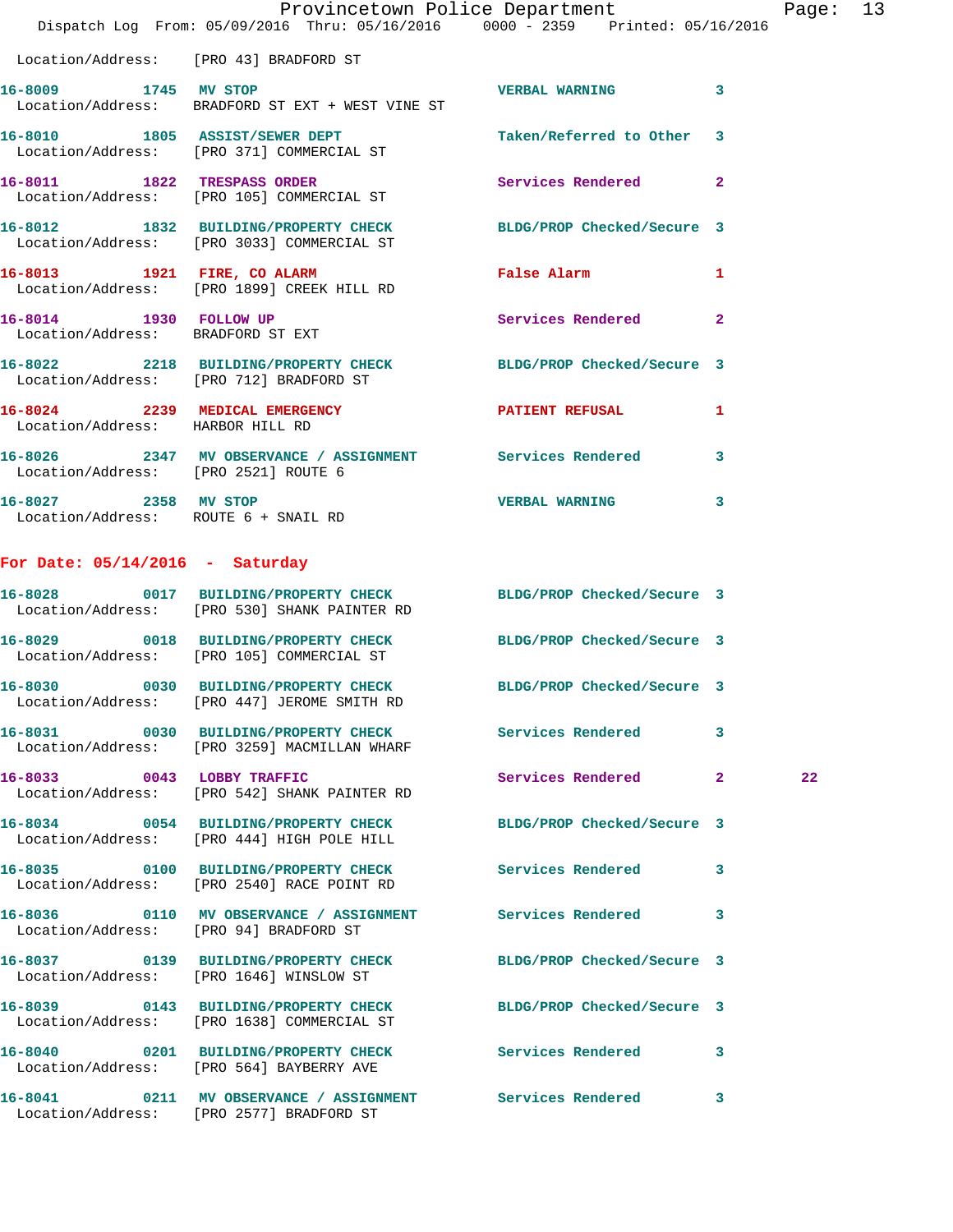|                                                         | Provincetown Police Department Fage: 14<br>Dispatch Log From: 05/09/2016 Thru: 05/16/2016 0000 - 2359 Printed: 05/16/2016 |                                                                                                                |                |  |
|---------------------------------------------------------|---------------------------------------------------------------------------------------------------------------------------|----------------------------------------------------------------------------------------------------------------|----------------|--|
|                                                         | 16-8042 0217 BUILDING/PROPERTY CHECK BLDG/PROP Checked/Secure 3<br>Location/Address: [PRO 182] COMMERCIAL ST              |                                                                                                                |                |  |
| Location/Address: ROUTE 6                               | 16-8043 0252 SERVICE CALL                                                                                                 | Services Rendered 3                                                                                            |                |  |
| Location/Address: BRADFORD ST                           | 16-8044 0526 MV OBSERVANCE / ASSIGNMENT Services Rendered 3                                                               |                                                                                                                |                |  |
| 16-8045 0546 MV STOP<br>Location/Address: HOWLAND ST    |                                                                                                                           | <b>VERBAL WARNING</b>                                                                                          | 3              |  |
|                                                         | 16-8046 0612 BUILDING/PROPERTY CHECK BLDG/PROP Checked/Secure 3<br>Location/Address: [PRO 2206] COMMERCIAL ST             |                                                                                                                |                |  |
|                                                         | 16-8047 0645 SERVICE CALL<br>Location/Address: [PRO 595] BRADFORD ST                                                      | <b>Services Rendered</b>                                                                                       | $\mathbf{3}$   |  |
|                                                         | 16-8048 0824 SERVICE CALL<br>Location/Address: [PRO 75] CAPTAIN BERTIES WAY                                               | Services Rendered 3                                                                                            |                |  |
|                                                         | 16-8049 0847 FOLLOW UP<br>Location/Address: [PRO 3296] SHANK PAINTER RD                                                   | Services Rendered                                                                                              | $\overline{2}$ |  |
|                                                         | 16-8051 0909 BUILDING/PROPERTY CHECK Services Rendered 3<br>Location/Address: [PRO 2483] COMMERCIAL ST                    |                                                                                                                |                |  |
|                                                         | 16-8050 0910 TRAFFIC CONTROL<br>Location/Address: WINSLOW ST + HIGH POLE HILL                                             | Services Rendered                                                                                              | 3              |  |
|                                                         | 16-8052 0915 ANIMAL CALL/TURTLE Services Rendered<br>Location/Address: [PRO 2479] ROUTE 6                                 |                                                                                                                | $\mathbf{2}$   |  |
| 16-8053 0917 COMPLAINT<br>Location/Address: STANDISH ST |                                                                                                                           | No Action Required                                                                                             | 3              |  |
|                                                         | 16-8054 0918 PROPERTY DAMAGE<br>Location/Address: [PRO 148] COMMERCIAL ST                                                 | Services Rendered 3                                                                                            |                |  |
| Location/Address: [PRO 2521] ROUTE 6                    | 16-8055 0946 PARADE/RAGNOR RACE                                                                                           | Services Rendered                                                                                              | $\mathbf{2}$   |  |
|                                                         | 16-8056 1009 ALARM - FIRE<br>Location/Address: [PRO 3201] MONTELLO ST                                                     | False Alarm                                                                                                    |                |  |
|                                                         | 16-8057 1012 ALARM - GENERAL<br>Location/Address: [PRO 316] COMMERCIAL ST                                                 | Services Rendered                                                                                              | $\mathbf{1}$   |  |
|                                                         | 16-8058 1051 FIREARMS / WEAPONS<br>Location/Address: [PRO 542] SHANK PAINTER RD                                           | <b>Services Rendered</b>                                                                                       | $\mathbf{2}$   |  |
| 16-8060 1101 TRESPASS                                   | Location/Address: [PRO 1818] COMMERCIAL ST                                                                                | Services Rendered                                                                                              | $\mathbf{2}$   |  |
| 16-8061 1123 AB-DUCK-TION                               | Location/Address: [PRO 1265] COMMERCIAL ST                                                                                | Could Not Locate                                                                                               | $\mathbf{2}$   |  |
|                                                         | 16-8062 1141 BUILDING/PROPERTY CHECK<br>Location/Address: [PRO 3174] COMMERCIAL ST                                        | Services Rendered                                                                                              | 3              |  |
| 16-8063 1414 MV ACCIDENT                                | Location/Address: [PRO 884] CONWAY ST                                                                                     | Services Rendered                                                                                              | 1              |  |
|                                                         | 16-8064 1416 SERVICE CALL<br>Location/Address: [PRO 94] BRADFORD ST                                                       | Services Rendered                                                                                              | 3              |  |
|                                                         | 16-8066 1449 MEDICAL EMERGENCY<br>Location/Address: [PRO 444] HIGH POLE HILL                                              | <b>PATIENT REFUSAL</b>                                                                                         | 1              |  |
|                                                         |                                                                                                                           | False Alarm and the state of the state of the state of the state of the state of the state of the state of the | $\mathbf{1}$   |  |

Location/Address: [PRO 1671] MASONIC PL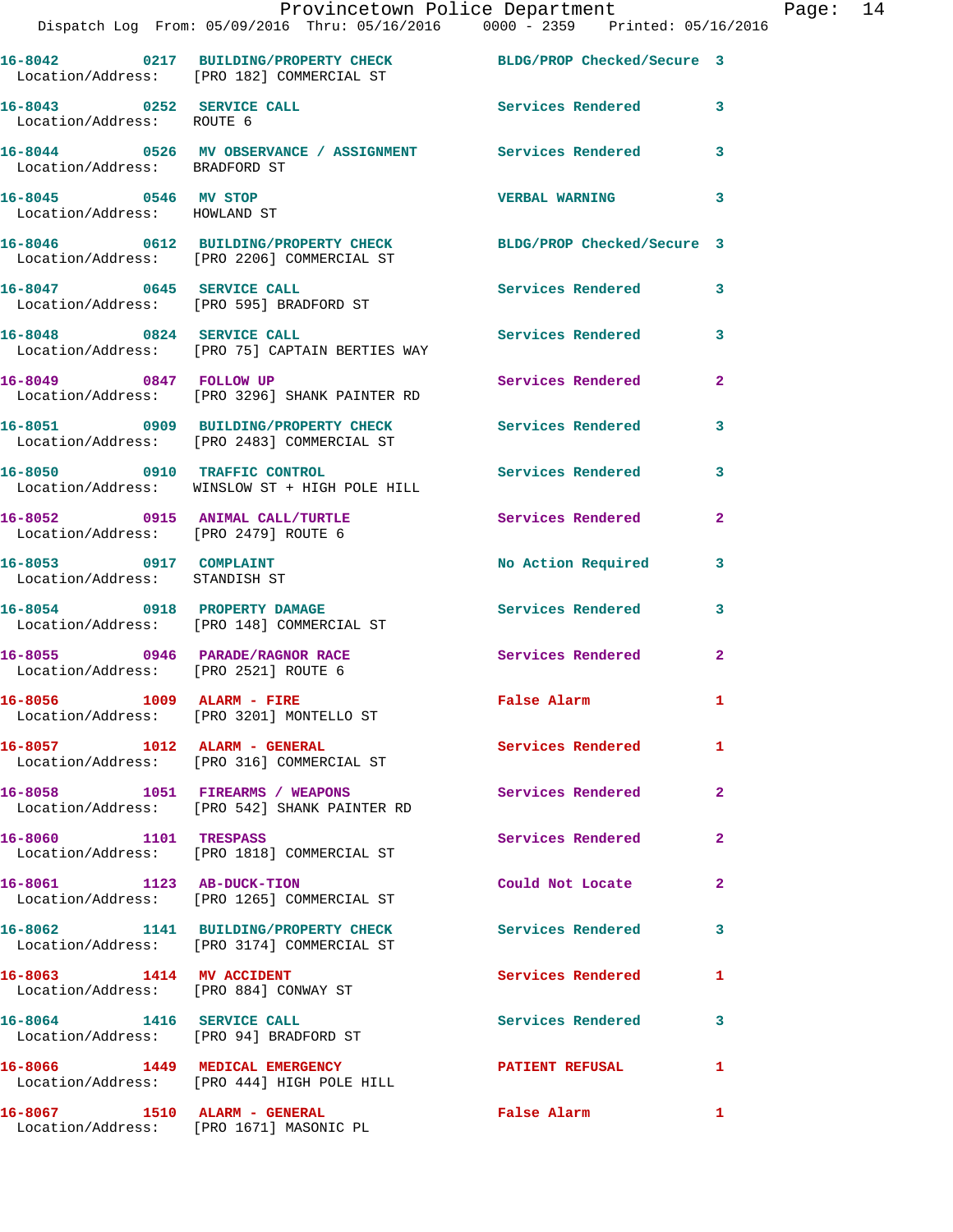|                                 | 16-8068 1535 COMPLAINT<br>Location/Address: SNAIL RD + ROUTE 6                                               | <b>GONE ON ARRIVAL</b>     | 3            |    |
|---------------------------------|--------------------------------------------------------------------------------------------------------------|----------------------------|--------------|----|
|                                 | 16-8069 1556 MEDICAL EMERGENCY<br>Location/Address: [PRO 444] HIGH POLE HILL                                 | PATIENT REFUSAL            | 1            |    |
|                                 | 16-8070 1617 TRAFFIC CONTROL<br>Location/Address: [PRO 3765] WAREHAM ST                                      | Services Rendered          | 3            |    |
|                                 | 16-8071 1645 BY-LAW VIOLATION<br>Location/Address: [PRO 105] COMMERCIAL ST                                   | <b>Services Rendered</b>   | 2            |    |
|                                 | 16-8072 1646 BUILDING/PROPERTY CHECK<br>Location/Address: [PRO 2490] PROVINCELANDS RD                        | BLDG/PROP Checked/Secure 3 |              |    |
|                                 | 16-8073 1711 FOX HIT BY CAR<br>Location/Address: [PRO 408] CONWELL ST                                        | <b>Services Rendered</b>   | $\mathbf{2}$ |    |
|                                 | 16-8074 1711 VANDALISM<br>Location/Address: [PRO 1138] WATSONS CT                                            | SPOKEN TO                  | 3            |    |
|                                 | 16-8075 1727 WEDDING/MUSIC<br>Location/Address: [PRO 112] COMMERCIAL ST                                      | Services Rendered          | 3            |    |
| 16-8076 1807 MV STOP            | Location/Address: [PRO 94] BRADFORD ST                                                                       | <b>VERBAL WARNING</b>      | 3            |    |
|                                 | 16-8079 1939 DISTURBANCE<br>Location/Address: [PRO 2605] COMMERCIAL ST                                       | <b>GONE ON ARRIVAL</b>     | 1            |    |
|                                 | 16-8081 2047 TRAFFIC CONTROL<br>Location/Address: MONTELLO ST + COMMERCIAL ST                                | Services Rendered 3        |              |    |
|                                 | 16-8082 2110 BUILDING/PROPERTY CHECK BLDG/PROP Checked/Secure 3<br>Location/Address: [PRO 182] COMMERCIAL ST |                            |              |    |
| 16-8084 2127 MV STOP            | Location/Address: COMMERCIAL ST + BERRY LN                                                                   | VERBAL WARNING 3           |              |    |
|                                 | 16-8085 2137 BUILDING/PROPERTY CHECK<br>Location/Address: [PRO 3287] ROUTE 6                                 | BLDG/PROP Checked/Secure 3 |              |    |
|                                 | 16-8086 2332 BUILDING/PROPERTY CHECK<br>Location/Address: [PRO 2543] MACMILLAN WHARF                         | BLDG/PROP Checked/Secure 3 |              |    |
|                                 | 16-8087 2340 BUILDING/PROPERTY CHECK<br>Location/Address: [PRO 3259] MACMILLAN WHARF                         | BLDG/PROP Checked/Secure 3 |              |    |
|                                 | 16-8088 2351 BUILDING/PROPERTY CHECK<br>Location/Address: [PRO 175] COMMERCIAL ST                            | BLDG/PROP Checked/Secure 3 |              |    |
|                                 | 16-8089 2353 MV OBSERVANCE / ASSIGNMENT No Action Required<br>Location/Address: ROUTE 6 + SNAIL RD           |                            | 3            |    |
| For Date: $05/15/2016$ - Sunday |                                                                                                              |                            |              |    |
|                                 | 16-8090 0002 LOBBY TRAFFIC<br>Location/Address: [PRO 542] SHANK PAINTER RD                                   | Services Rendered 2        |              | 17 |
|                                 | 16-8091 0031 BUILDING/PROPERTY CHECK BLDG/PROP Checked/Secure 3<br>Location/Address: [PRO 1646] WINSLOW ST   |                            |              |    |
|                                 | 16-8094 0140 MV OBSERVANCE / ASSIGNMENT No Action Required<br>Location/Address: [PRO 37] BRADFORD ST         |                            | 3            |    |
| 16-8095                         | 0200 BUILDING/PROPERTY CHECK                                                                                 | BLDG/PROP Checked/Secure 3 |              |    |

Location/Address: [PRO 1638] COMMERCIAL ST

**16-8096 0447 COMPLAINT SPOKEN TO 3** 

- 
- 
-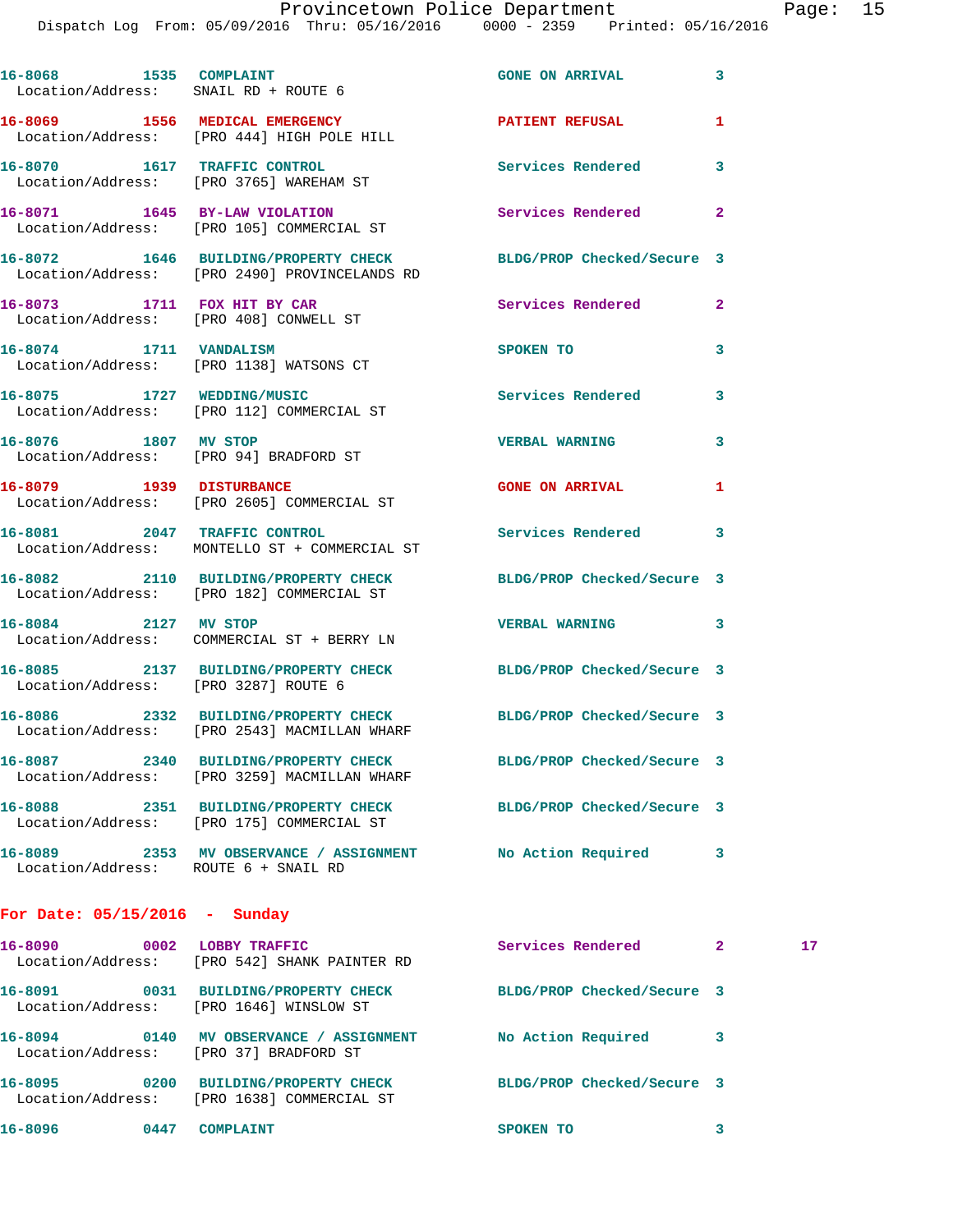|                                      | Dispatch Log From: 05/09/2016 Thru: 05/16/2016 0000 - 2359 Printed: 05/16/2016                                  | Provincetown Police Department |              | Page: $16$ |  |
|--------------------------------------|-----------------------------------------------------------------------------------------------------------------|--------------------------------|--------------|------------|--|
|                                      | Location/Address: [PRO 542] SHANK PAINTER RD                                                                    |                                |              |            |  |
|                                      |                                                                                                                 |                                |              |            |  |
|                                      | 16-8098 0633 ANIMAL CALL 2008 Services Rendered<br>Location/Address: [PRO 396] COMMERCIAL ST                    |                                | $\mathbf{2}$ |            |  |
|                                      | 16-8099 0746 BUILDING/PROPERTY CHECK BLDG/PROP Checked/Secure 3<br>Location/Address: [PRO 488] MAYFLOWER ST     |                                |              |            |  |
|                                      | 16-8100 0754 BUILDING/PROPERTY CHECK BLDG/PROP Checked/Secure 3<br>Location/Address: [PRO 525] COMMERCIAL ST    |                                |              |            |  |
|                                      | 16-8101 0758 MV OBSERVANCE / ASSIGNMENT Services Rendered 3<br>Location/Address: [PRO 518] RACE POINT RD        |                                |              |            |  |
|                                      | 16-8103 0843 PARK, WALK & TALK Services Rendered<br>Location/Address: [PRO 253] COMMERCIAL ST                   |                                | $\mathbf{2}$ |            |  |
|                                      | 16-8104 0949 BUILDING/PROPERTY CHECK BLDG/PROP Checked/Secure 3<br>Location/Address: [PRO 530] SHANK PAINTER RD |                                |              |            |  |
|                                      | 16-8105 1010 DOG ATTACKED<br>Location/Address: [PRO 1952] COMMERCIAL ST                                         | Services Rendered              | $\mathbf{2}$ |            |  |
|                                      | 16-8106 1021 PARKED TRAILER/NO PLATES Services Rendered<br>Location/Address: [PRO 2483] COMMERCIAL ST           |                                | $\mathbf{2}$ |            |  |
|                                      | 16-8107 1049 PARKED MV ACCIDENT<br>Location/Address: [PRO 3099] SHANK PAINTER RD                                | Services Rendered 1            |              |            |  |
|                                      | 16-8108 1139 SEIZURE/TRANSPORT<br>Location/Address: [PRO 1740] BRADFORD ST EXT                                  | Transported to Hospital 1      |              |            |  |
| Location/Address: COMMERCIAL ST      | 16-8110 1200 PARK, WALK & TALK 1999 No Action Required 2                                                        |                                |              |            |  |
|                                      | 16-8111 1238 LOST CASH<br>Location/Address: [PRO 542] SHANK PAINTER RD                                          | <b>Services Rendered</b>       | 3            |            |  |
|                                      | 16-8112 1301 PATRON COMPLAINT<br>Location/Address: [PRO 2673] BRADFORD ST                                       | <b>GONE ON ARRIVAL</b>         | 3            |            |  |
| 16-8113 1303 LOST WALLET             | Location/Address: [PRO 542] SHANK PAINTER RD                                                                    | <b>Services Rendered</b>       | $\mathbf{3}$ |            |  |
|                                      | 16-8114 1317 PARK, WALK & TALK 1997 Services Rendered<br>Location: [PRO 3431] LOPES SQUARE                      |                                | $\mathbf{2}$ |            |  |
| 16-8116 1328 LOST IPHONE             | Location/Address: MILLER HILL RD                                                                                | Services Rendered 3            |              |            |  |
|                                      | 16-8117 1340 BUILDING/PROPERTY CHECK BLDG/PROP Checked/Secure 3<br>Location/Address: [PRO 182] COMMERCIAL ST    |                                |              |            |  |
|                                      | 16-8118 1420 BUILDING/PROPERTY CHECK BLDG/PROP Checked/Secure 3<br>Location/Address: [PRO 519] RACE POINT RD    |                                |              |            |  |
|                                      | 16-8119 1457 MEDICAL EMERGENCY<br>Location/Address: [PRO 385] COMMERCIAL ST                                     | Transported to Hospital 1      |              |            |  |
|                                      | 16-8121 1511 MV OBSERVANCE / ASSIGNMENT Services Rendered 3<br>Location/Address: [PRO 58] BRADFORD ST           |                                |              |            |  |
|                                      | 16-8122 1537 MV DISABLED<br>Location/Address: [PRO 2540] RACE POINT RD                                          | Taken/Referred to Other 2      |              |            |  |
| Location/Address: [PRO 3440] ROUTE 6 | 16-8123 1538 MV OBSERVANCE / ASSIGNMENT Services Rendered                                                       |                                | 3            |            |  |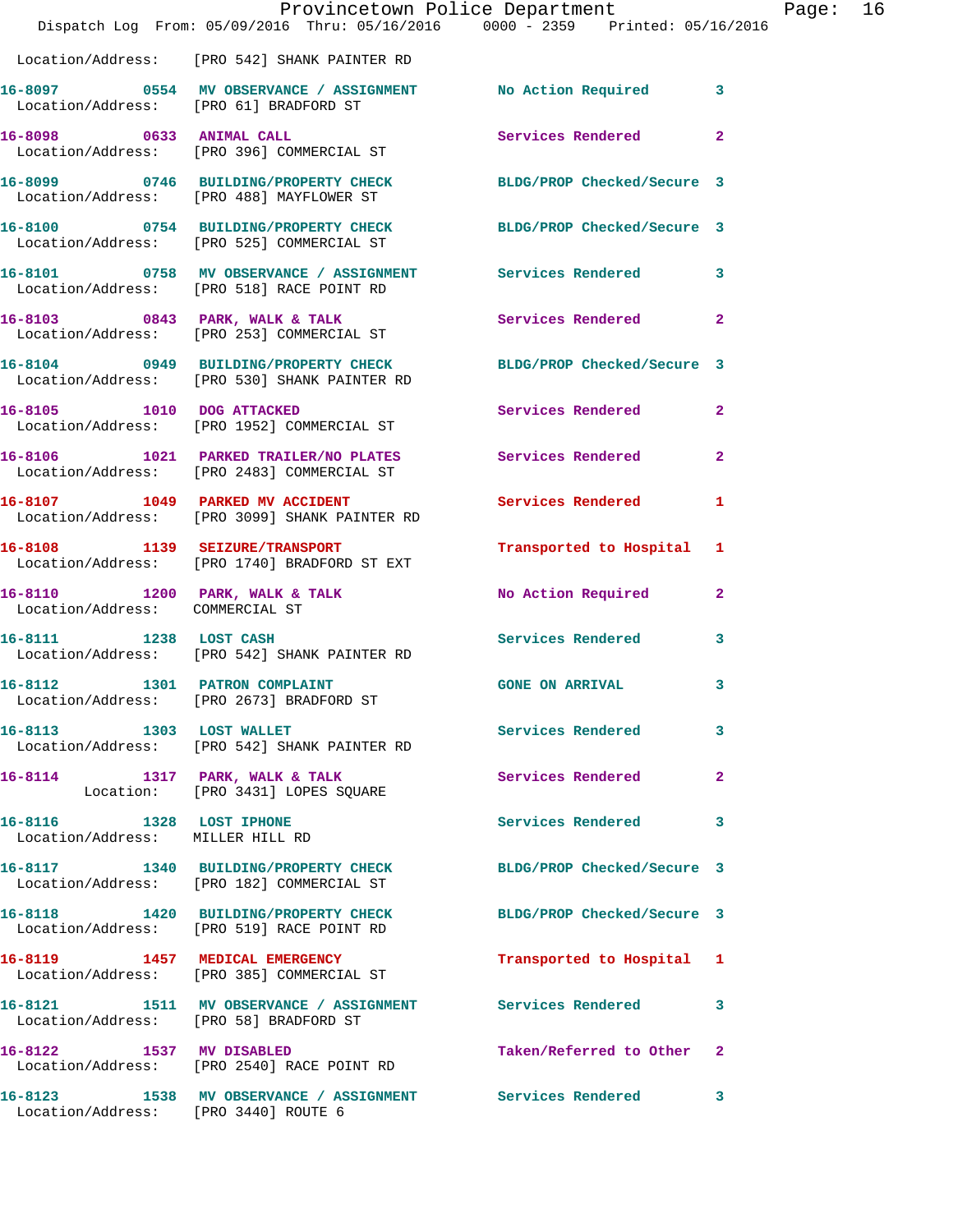|                                        | Provincetown Police Department<br>Dispatch Log From: 05/09/2016 Thru: 05/16/2016 0000 - 2359 Printed: 05/16/2016 |                            |                |
|----------------------------------------|------------------------------------------------------------------------------------------------------------------|----------------------------|----------------|
|                                        | 16-8124 1544 DISABLE HANDICAP VAN Services Rendered<br>Location/Address: [PRO 526] RYDER ST EXT                  |                            | $\overline{2}$ |
|                                        | 16-8125 1607 MV HIT & RUN<br>Location/Address: [PRO 3296] SHANK PAINTER RD                                       | <b>Services Rendered</b>   | $\overline{a}$ |
| 16-8126 1625 HAZARDS                   | Location/Address: [PRO 94] BRADFORD ST                                                                           | Services Rendered          | $\mathbf{2}$   |
|                                        | 16-8127 1633 BUILDING/PROPERTY CHECK<br>Location/Address: [PRO 433] RYDER ST EXT                                 | BLDG/PROP Checked/Secure 3 |                |
|                                        | 16-8128 1659 MEDICAL EMERGENCY<br>Location/Address: [PRO 3256] COMMERCIAL ST                                     | Transported to Hospital 1  |                |
| 16-8129 1714 LOST KEY                  | Location/Address: [PRO 2540] RACE POINT RD                                                                       | <b>Services Rendered</b>   | 3              |
|                                        | 16-8130 1718 BUILDING/PROPERTY CHECK<br>Location/Address: [PRO 2483] COMMERCIAL ST                               | BLDG/PROP Checked/Secure 3 |                |
| 16-8132 1730 DPW                       | Location/Address: HOWLAND ST + BRADFORD ST                                                                       | <b>Services Rendered</b>   | 3              |
|                                        | 16-8133 1757 MV OBSERVANCE / ASSIGNMENT Services Rendered<br>Location/Address: [PRO 518] RACE POINT RD           |                            | 3              |
| 16-8134 1810 MV STOP                   | Location/Address: [PRO 2540] RACE POINT RD                                                                       | Citation/Warning Issued    | 3              |
| 16-8135 1858 MV STOP                   | Location/Address: JOHNSON ST + BRADFORD ST                                                                       | <b>VERBAL WARNING</b>      | 3              |
|                                        | 16-8137 1937 BUILDING/PROPERTY CHECK BLDG/PROP Checked/Secure 3<br>Location/Address: [PRO 3259] MACMILLAN WHARF  |                            |                |
|                                        | 16-8138 2040 BUILDING/PROPERTY CHECK<br>Location/Address: [PRO 187] COMMERCIAL ST                                | BLDG/PROP Checked/Secure 3 |                |
|                                        | 16-8139 2100 BUILDING/PROPERTY CHECK<br>Location/Address: [PRO 444] HIGH POLE HILL                               | BLDG/PROP Checked/Secure 3 |                |
| $16 - 8140$                            | 2111 BUILDING/PROPERTY CHECK<br>Location/Address: [PRO 2977] COMMERCIAL ST                                       | BLDG/PROP Checked/Secure 3 |                |
|                                        | 16-8141 2351 BUILDING/PROPERTY CHECK<br>Location/Address: [PRO 1638] COMMERCIAL ST                               | BLDG/PROP Checked/Secure 3 |                |
| Location/Address: [PRO 58] BRADFORD ST | 16-8142 2356 MV OBSERVANCE / ASSIGNMENT                                                                          | <b>Services Rendered</b>   | 3.             |
| For Date: $05/16/2016$ - Monday        |                                                                                                                  |                            |                |
|                                        | Location/Address: [PRO 2741] COMMERCIAL ST                                                                       | Services Rendered          | 3              |
| 16-8144                                | 0031 MV STOP<br>Location/Address: [PRO 1679] BRADFORD ST                                                         | Citation/Warning Issued    | 3              |

**16-8145 0057 BUILDING/PROPERTY CHECK BLDG/PROP Checked/Secure 3**  Location/Address: [PRO 3174] COMMERCIAL ST **16-8146 0113 BUILDING/PROPERTY CHECK Services Rendered 3** 

Location/Address: [PRO 2483] COMMERCIAL ST

Location/Address: BRADFORD ST + RYDER ST

**16-8148 0136 BUILDING/PROPERTY CHECK BLDG/PROP Checked/Secure 3**  Location/Address: [PRO 667] COMMERCIAL ST

**16-8147 0121 MV OBSERVANCE / ASSIGNMENT Services Rendered 3** 

Page: 17<br><sup>016</sup>